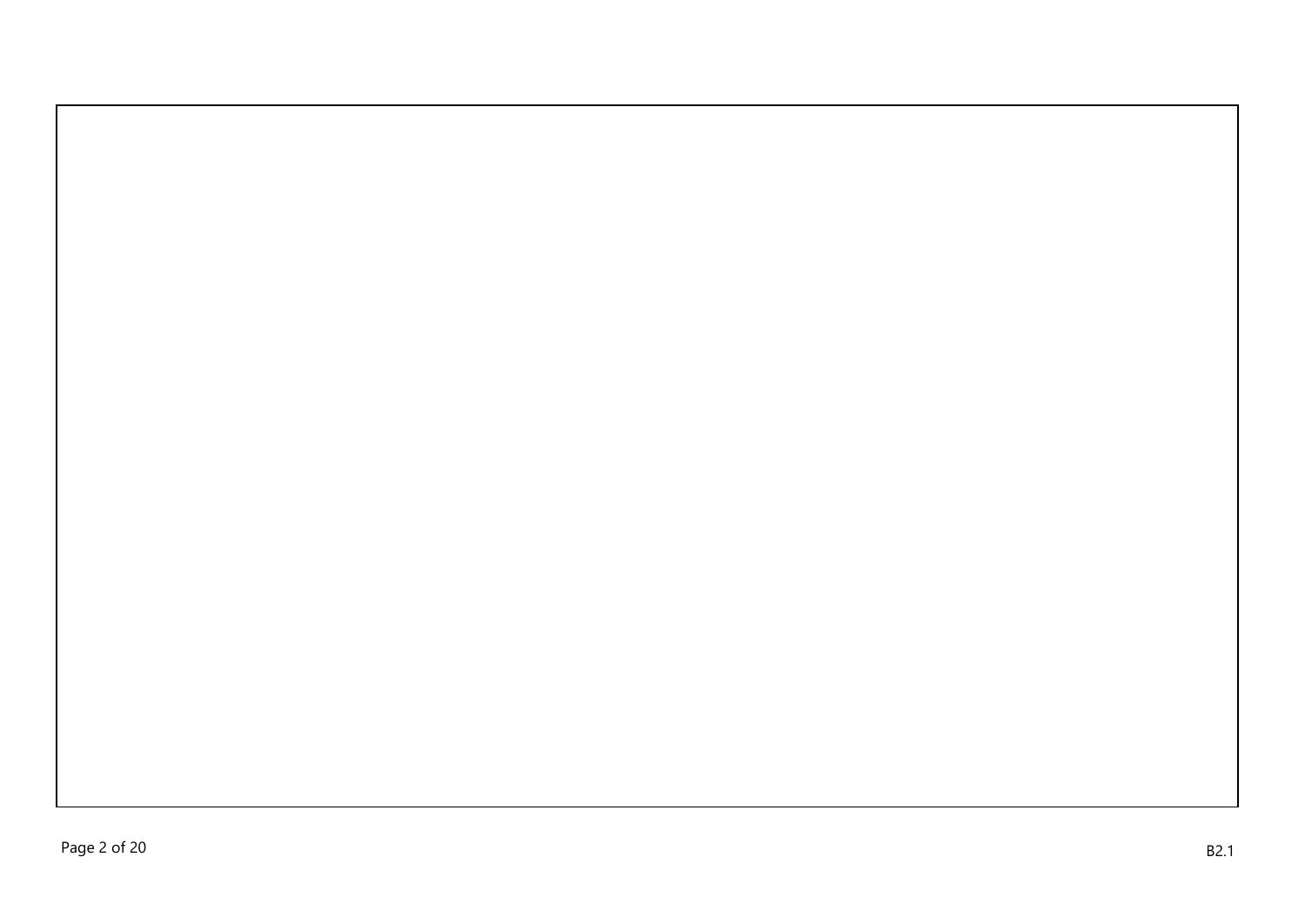| #               | Island         | House Name            | Name                      | Sex         | National ID | ، ه ، بر <u>م</u>                      | بىر ھ                                       |
|-----------------|----------------|-----------------------|---------------------------|-------------|-------------|----------------------------------------|---------------------------------------------|
|                 | B. Thulhaadhoo |                       |                           |             |             |                                        |                                             |
|                 | B. Thulhaadhoo | Midhilimaage          | Abdulla Abdul Rahman      | M           | A036988     | او تروژ ته<br>اب                       | ره و الله به مره و <i>و ده و د</i>          |
|                 | Gn. Fuvahmulah |                       |                           |             |             |                                        |                                             |
| 2               | Gn. Fuvahmulah | Funaadu. Dhadumedhuge | Aishath Thahaanee Shareef | $\mathsf F$ | A279685     | و چې د روه وه<br>توسره - تره و ترو     | وأرجنتم وكاس جنبرو                          |
| HDh. Finey      |                |                       |                           |             |             |                                        |                                             |
| 3               | HDh. Finey     | Aavehi                | Ali Ahmed                 | M           | A131210     | پر ء<br> مرغوب                         | أيمنح أيروجر                                |
| $\vert 4$       | HDh. Finey     | Aavehi                | Ahmed Athif               | M           | A220589     | ومحوسه                                 | رەر ئەر                                     |
| 5               | HDh. Finey     | Aavehi                | Aishath Inaya             | F           | A220594     | وء<br>مرغوب                            | أقمر شنعى ويتنكر                            |
| $6\overline{6}$ | HDh. Finey     | Aavehi                | Maaisa Hassan             | F           | A221073     | پر ء<br>مرغ                            | ۇرىق ئەسكىر                                 |
| 7               | HDh. Finey     | Aroma                 | Adnan Abdulla             | M           | A083433     | ی می بر<br>پر برگ                      | برويرير بره والله                           |
| 8               | HDh. Finey     | Aroma                 | Saeeda Abdul Hakeem       | F           | A221804     | ى مى ج<br>مەنىرى                       | رە دەر رە<br>مەھىرىرىدىن<br>سەرپەتر         |
| 9               | HDh. Finey     | Asrafeege             | Zahma Mohamed             | F           | A158315     | ىز س <sup>9</sup> ىخرى <sub>مى</sub> ئ | ره دره درو<br>بح <sup>رگ</sup> ديمدونر      |
| $ 10\rangle$    | HDh. Finey     | Asrumaage             | Abdul Rasheed Adam        | M           | A068265     | ر ۱۵۶۵ و.<br>مرسومبر <del>د</del> و.   | גם כם ג'ייביה הינקרי<br>ה'סינה בייביה הינקר |
| 11              | HDh. Finey     | Asrumaage             | Shahid Adam               | M           | A076171     | ر ۱۵ وه و<br>پرسه مرد د                | ے کر قرا <i>زہ</i><br>مسلم                  |
| 12              | HDh. Finey     | Asrumaage             | Adam Ibrahim              | M           | A220777     | ر ۱۵ وه و<br>پرسه مرد د                | وره مصرور                                   |
| $ 13\rangle$    | HDh. Finey     | Asrumaage             | Aminath Adam              | F           | A220779     | ر ۱۵ وه و<br>پرکسه موری                | أأوسكم أأرده                                |
| 14              | HDh. Finey     | Asrumaage             | Hassan Zahir              | M           | A220886     | ر ۱۵۶۵<br>پرسه برو د                   | يرسك يحريني                                 |
| 15              | HDh. Finey     | Asrumaage             | Mariyam Waheedha          | F           | A220889     | ر ٥ ۶ ۶ ۶<br>۵ سوبری                   | و ه ده و د تر                               |
| 16              | HDh. Finey     | Bahaaruge             | Ahmed Shakeeb             | M           | A222519     | ر بر د ،<br>ن <i>ن</i> تر د            | رەرد خىرە                                   |
| 17              | HDh. Finey     | Bahaaruge             | Hussain Shiyaam           | M           | A222539     | ر بر و ،<br>ن <i>ه ر</i> گری           | جر سکور مشور شودگر در                       |
| 18              | HDh. Finey     | Bahaaruge             | Sajid Shakeeb             | M           | A368552     | ر بر و ،<br>ن <i>ه ر</i> گری           | ستھویٹر سنگری                               |
| 19              | HDh. Finey     | Banafsaage            | Farooq Aboobakuru         | M           | A078451     | ە ئىرە بەي                             | 221321 2324<br>ציגוב גם סייג                |
| 20              | HDh. Finey     | Banafsaage            | Aminath Adam              | F           | A221159     | ە ئەرەپ يە                             | ړ ده په ده ده ده کر                         |
| 21              | HDh. Finey     | Banafsaage            | Aishath Nuha              | F           | A221168     | ە ئىروپىيى                             | أقدم شوقر المرتز                            |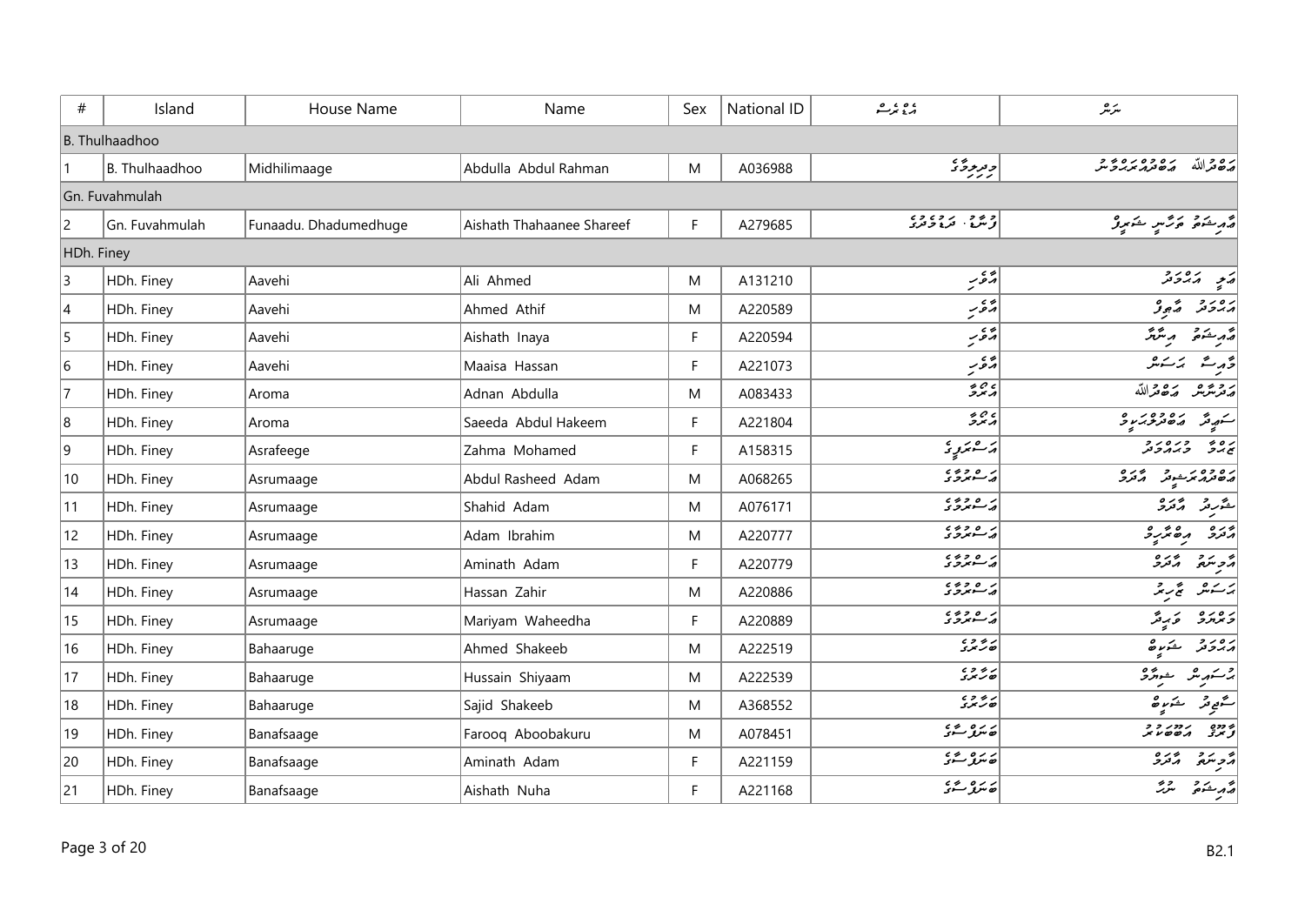| 22 | HDh. Finey | Banafsaage           | Adam Naeem             | M  | A221193 | پره وي                            | سَمِيرة<br>پر ره<br>د ترو                     |
|----|------------|----------------------|------------------------|----|---------|-----------------------------------|-----------------------------------------------|
| 23 | HDh. Finey | <b>Beach House</b>   | Waheeda Ali            | F. | A222376 | ە ئۇرۇر م                         | كوريتر الأمج                                  |
| 24 | HDh. Finey | <b>Beauty Corner</b> | Mohamed Yoosuf         | M  | A221736 | ە ئىس ئىسىدىد<br>ئىس ئىسىدىد      | כנסני מיכי<br>כגובע וק                        |
| 25 | HDh. Finey | <b>Beauty Corner</b> | Khadeeja Hassan        | F. | A221739 | وأرهبه تكبد                       | ترىرى <i>غ بركى</i> تر                        |
| 26 | HDh. Finey | <b>Beauty Corner</b> | Saduna Mohamed         | F  | A221760 |                                   | مەدەر <i>درەر</i> د                           |
| 27 | HDh. Finey | <b>Beauty Villa</b>  | Abdulla Mohamed        | M  | A221947 | ەدىھ ەڭر                          | برە ترالله<br>و رە ر د<br>تر پروتر            |
| 28 | HDh. Finey | <b>Beauty Villa</b>  | Zareena Ibrahim        | F  | A221950 | ە ئەھ بۇ<br>سىمبرىيە              | تمييس رەتمىي                                  |
| 29 | HDh. Finey | <b>Beauty Villa</b>  | Suwaidha Abdulla       | F  | A222071 | ھ پر ھو دگر<br>پر سنو پر          | حوم محمد مكافرالله                            |
| 30 | HDh. Finey | <b>Beauty Villa</b>  | Simaza Abdulla         | F  | A222073 | ھ پر ھو د <sup>ی</sup><br>ر       | سودَّتَمْ 16ھ قراللّه                         |
| 31 | HDh. Finey | <b>Beauty Villa</b>  | Shiyaza Abdulla        | F  | A222082 | <br>  مور هو مو                   | شورتمتم وكافترالله                            |
| 32 | HDh. Finey | <b>Beauty Villa</b>  | Aishath Shamila        | F. | A222139 | ە پرې ئورگر                       | وكرمشكم المشروق                               |
| 33 | HDh. Finey | <b>Blue Heaven</b>   | Adam Ali               | M  | A114118 | و دو ، ر ه<br>ح <i>افر ر</i> حر   | وره<br>م <sup>ور</sup> د مکم                  |
| 34 | HDh. Finey | <b>Blue Heaven</b>   | Mohamed Ihshan         | M  | A222724 | و دو ، ر ه<br>ن <i>ن تر د</i> ر ش | ورەرو مەشقىر                                  |
| 35 | HDh. Finey | <b>Blue Heaven</b>   | Gaseema Ahmed          | F  | A228125 | و دو ، ر ه<br>ن <i>ن تر د</i> ر   | ۇسوۇ كەردۇر                                   |
| 36 | HDh. Finey | <b>Blue Rose</b>     | Arifa Hassan           | F  | A220398 | ە دەم ھ                           | ە ئىبرى ئەسەھ                                 |
| 37 | HDh. Finey | <b>Blue Rose</b>     | Abdhul Hameed Mohamed  | M  | A222394 | ه دوم ه<br>  ه مرس                | נסכסנק כנסנק<br>הסתבהקת כההכת                 |
| 38 | HDh. Finey | <b>Blue Rose</b>     | Aishath Inasha         | F  | A337027 | ە دەم ھ                           | مەرشكى مەسىر                                  |
| 39 | HDh. Finey | Bonthi               | Mohamed Adam           | M  | A050107 | قامبر                             | وره رو په ره<br><i>وبرو</i> ونر مرفر <i>و</i> |
| 40 | HDh. Finey | Bonthi               | Hawwa Zahira           | F  | A220792 | لقوهمو                            | برە ئەستىر                                    |
| 41 | HDh. Finey | Bonthi               | Aminath Shamha Mohamed | F  | A225052 | قاشعر                             | أرمز والملحق ورامارة                          |
| 42 | HDh. Finey | Chilhiyaage          | Fathimath Sharmeela    | F  | A222146 | که دیگری<br>که دیگری              | ۇرۇرۇ شەھرىي                                  |
| 43 | HDh. Finey | Copy ge              | Mareena Mohamed        | F  | A144385 | بر<br>موب <sub>جو</sub> ر         | ر<br>تر پرسگر تر بر در در                     |
| 44 | HDh. Finey | Copy ge              | Fathimath Thohira      | F  | A222650 | بر<br>موري                        | قُهِ وَءُ تَجْرِبَدُ                          |
| 45 | HDh. Finey | Copy ge              | Aminath Simla          | F  | A222652 | لتعمير                            | أأرمز المستردة                                |
| 46 | HDh. Finey | Copy ge              | Inasha Moosa           | F  | A222658 | يو په په<br>  سمبونو              | أمر يتثبثه<br>دو مح                           |
| 47 | HDh. Finey | Copy ge              | Yasfa Moosa            | F  | A222675 | بع مي <sup>ي</sup><br>  تنفج تحه  | برعوش وحيث                                    |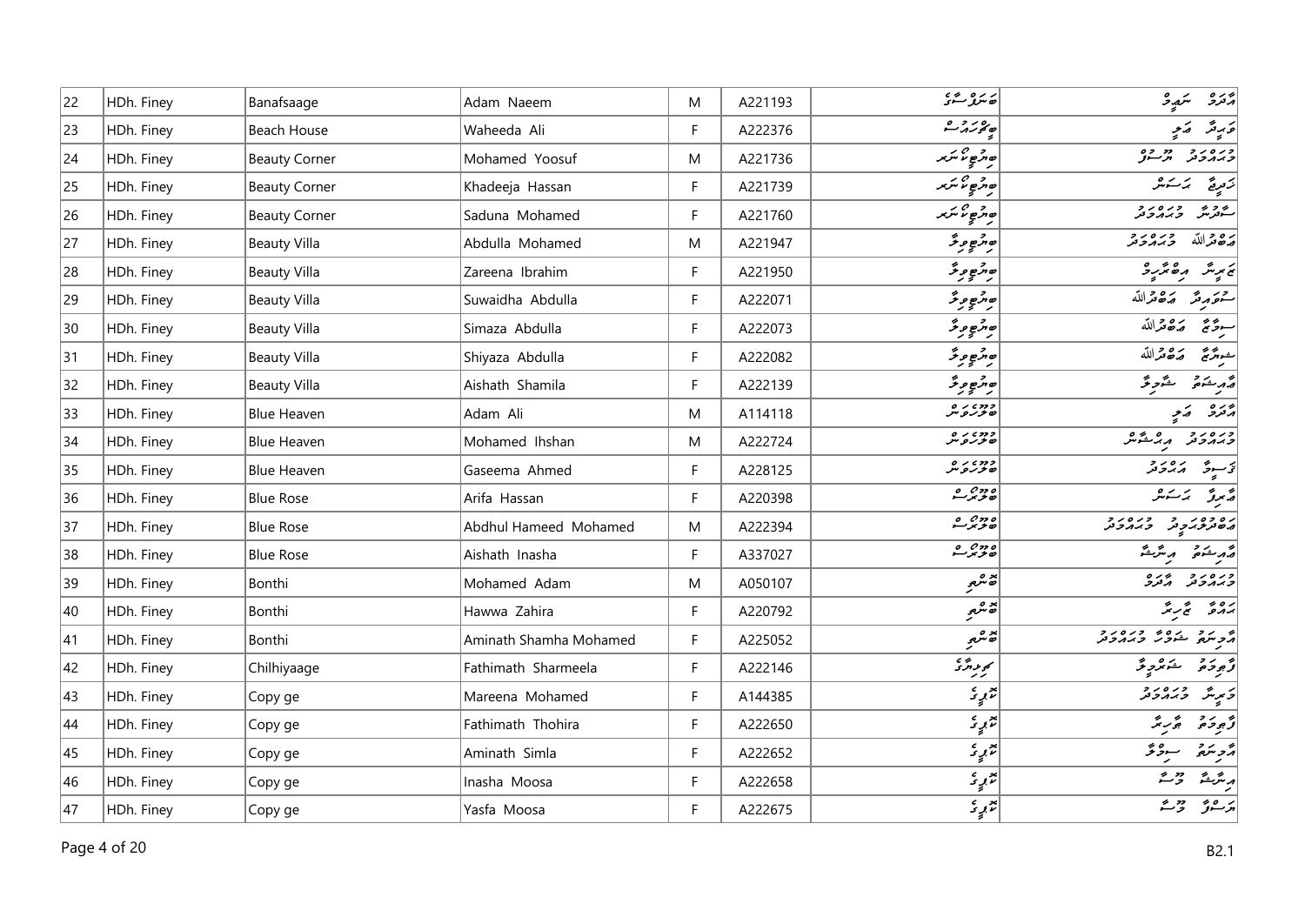| 48 | HDh. Finey | Copy ge        | Hussain Shiraj       | M  | A225224 | تړېږ ځه                          | 2سكىرىش ھو <i>يۇ</i> قى                       |
|----|------------|----------------|----------------------|----|---------|----------------------------------|-----------------------------------------------|
| 49 | HDh. Finey | Creshent villa | Faruhaadhu Usmaan    | M  | A068807 | يو ځه شر <mark>و</mark> و ځه     | ار و ده و وه ده و ده.<br>او بررگتر ان مرد و ش |
| 50 | HDh. Finey | Creshent villa | Shirumeena Ahmed     | F. | A154546 | ە يەن ھەم ئى                     | جوړې پر ډېرونر                                |
| 51 | HDh. Finey | Daisy Villa    | Aminath Ibrahim      | F. | A221031 | ن <sup>ه</sup> سمج حرقحه         | ومحر المتعارف                                 |
| 52 | HDh. Finey | Daisy Villa    | Shaheena Mohamed     | F  | A221041 | ېم پرېڅه<br>د کال                | رشم وره د و د                                 |
| 53 | HDh. Finey | Daisy Villa    | Shaifa Azeeza        | F  | A326677 | اءُ <sub>مح</sub> ومتَر<br>مسيح  | ڪرمر ته ان آي پخ                              |
| 54 | HDh. Finey | Daisy Villa    | Niusa Jaufar         | F. | A412305 | اءٌ <sub>مح</sub> ومو            | سرتر شه در د                                  |
| 55 | HDh. Finey | Dhaarulsalaam  | Ishaq Adam           | M  | A026047 | پر وه پر پره<br>تربربر شور       | د شرچ په ده د                                 |
| 56 | HDh. Finey | Dhaarulsalaam  | Ihsana Ishaq         | F  | A221392 | ء وه مروه<br>تربربو <i>س</i> ور  | ورمح شرق ورحابتهم                             |
| 57 | HDh. Finey | Dhaarulsalaam  | Aishath Abdulla      | F  | A227949 | ر وه ر ره ه<br>تربربر سنور       | صمر شوخه صكره تمرالله                         |
| 58 | HDh. Finey | Dhaarulsalaam  | Fathmath Sanooha     | F. | A227953 | ء وه ريره<br>تربرتر-ترو          | ۇ بۇرە ئەيرو                                  |
| 59 | HDh. Finey | Dhaarulsalaam  | Mariyam Sinaana      | F  | A227956 | ء وه ريره<br>تربرتر-ترو          | رەرە سەرگە                                    |
| 60 | HDh. Finey | Dhandumatheege | Naeema Mohamed       | F  | A222308 | تەسرق ئەمرى                      |                                               |
| 61 | HDh. Finey | Dhandumatheege | Mariyam Zeeniya      | F  | A222345 | ترسر و حرم و ح                   |                                               |
| 62 | HDh. Finey | Dhethandimaage | Mohamed Usman        | M  | A113148 | <br>  مریر سو پ <sup>ر</sup> د   | ورەرو وەپرە                                   |
| 63 | HDh. Finey | Dhethandimaage | Haseena Usman        | F  | A222121 | مُرجَم سو حَرَى                  | پرسېد وه وگړه                                 |
| 64 | HDh. Finey | Dheyliyaage    | Salma Ahmed          | F  | A154598 | در در در<br>  قرموبری            | روء رورو                                      |
| 65 | HDh. Finey | Dheyliyaage    | Raufiyya Mohamed     | F. | A220618 | شرح مر<br>  قرح مرد              | ני פיט בניסניב                                |
| 66 | HDh. Finey | Dhiggaamaage   | Mohamed Rasheed      | M  | A114331 | ه ۶۶۶ و<br>مرد د 5 و د           | وره د و مرشوند<br>د <i>بر د بر</i>            |
| 67 | HDh. Finey | Dhiggaamaage   | Shuzuna Mohamed      | F  | A137929 | و ۵ ۶ ۶ تا<br>مرد تر تر ت        | رو و د ورورو<br>  شویم شرح و برابر و تر       |
| 68 | HDh. Finey | Dhiggaamaage   | Waheeda Mohamed      | F  | A220693 | ه ۶۶۶ و<br>مرد د 5 و د           | كوبرير وبرورد                                 |
| 69 | HDh. Finey | Dhiggaamaage   | Ali Shaan            | M  | A220731 | ه ۵ ۵ و د<br>تو <i>۸ د</i> ۶ و ی | أرشم المشتر                                   |
| 70 | HDh. Finey | Dhiggaamaage   | Abdulla Saam Rasheed | M  | A220735 | ه ۵ ۵ ۵ و<br>تو <i>۸ د</i> ۶ و   | برە قراللە مەد بر شوتر                        |
| 71 | HDh. Finey | Dhiggaamaage   | Shameel Rasheedh     | M  | A225041 | ه ۵ ۵ و ۶<br>تو <i>۸ د</i> ۶ و ک | لمكوفي الكربلوقر                              |
| 72 | HDh. Finey | Dhiggaamaage   | Shazra Rasheed       | F  | A368550 | و پر برخ تر ي<br>مرحمه تر تر تر  | لشويج تكر مكر شوقر                            |
| 73 | HDh. Finey | Dhilshaadhuge  | Naaila Hassan        | F  | A220434 | و د د شود و پ                    | شمرتخ   يَرْسَسْ                              |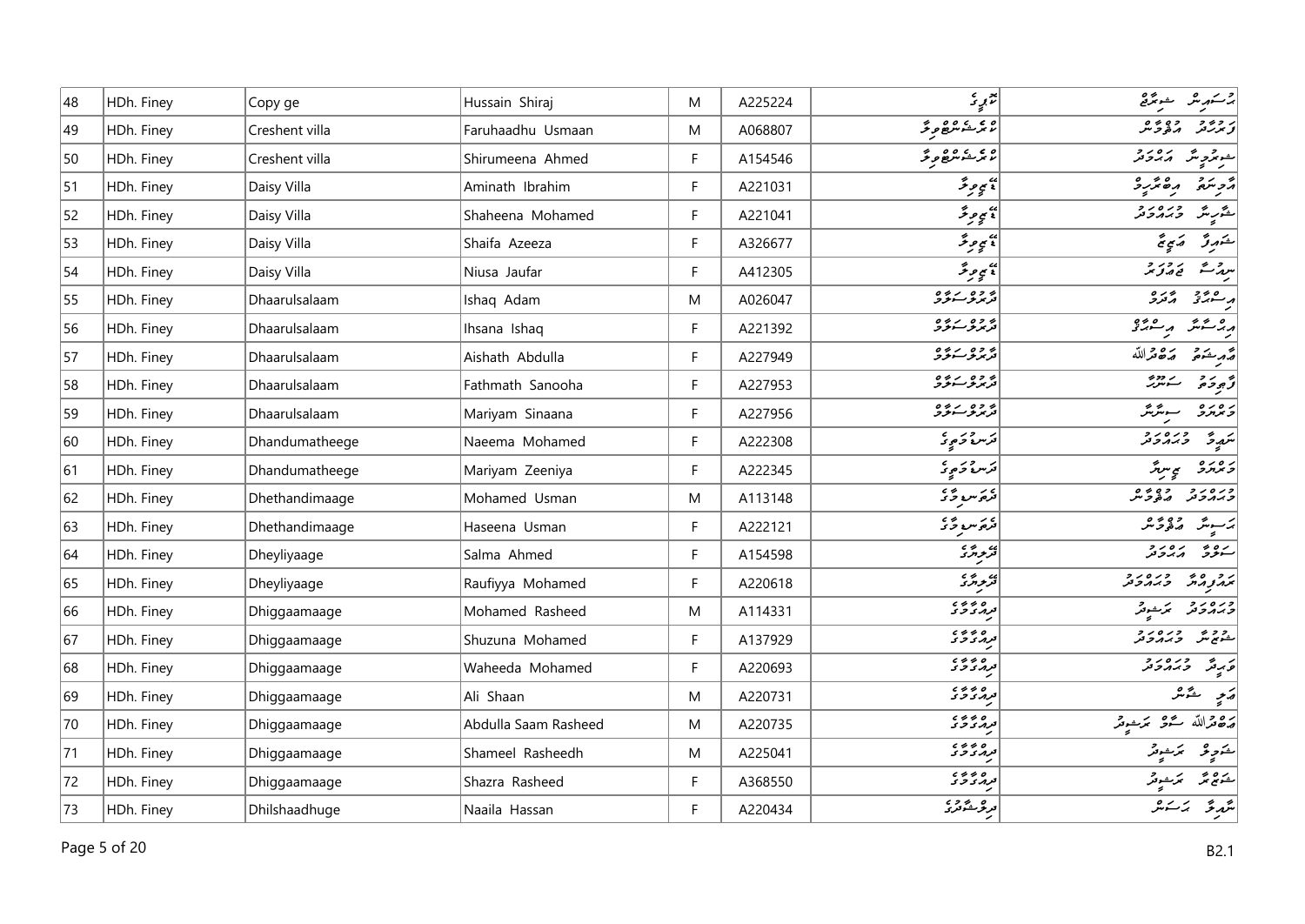| 74 | HDh. Finey | <b>Dhoores</b>  | Mohamed Abdulla       | ${\sf M}$ | A026163 | ود ۽ ه                                                            | وره رو ده دالله                                                                                     |
|----|------------|-----------------|-----------------------|-----------|---------|-------------------------------------------------------------------|-----------------------------------------------------------------------------------------------------|
| 75 | HDh. Finey | <b>Dhoores</b>  | Safiyath Mohamed      | F         | A221755 | دد ۽ ه                                                            | گروهره وبره دو                                                                                      |
| 76 | HDh. Finey | Dhoores         | Aishath Shifla        | F         | A326680 | لتربر ہے                                                          | أقهر مشكرة المسورقة                                                                                 |
| 77 | HDh. Finey | Faridhooge      | Ahmed Ali             | M         | A080616 | تر بردد ؟<br>تر برنرد                                             | رەرد كې                                                                                             |
| 78 | HDh. Finey | Faza            | Mohamed Ali           | M         | A103625 | ترتج                                                              | ورەرو كې                                                                                            |
| 79 | HDh. Finey | Faza            | Ahmed Faiz            | M         | A228701 | ترتج                                                              | أرور و و و                                                                                          |
| 80 | HDh. Finey | Faza            | Faiza Ali             | F         | A228710 | ترتج                                                              | وَّمِيَّ مَيْ                                                                                       |
| 81 | HDh. Finey | Fehivina        | Ibrahim Habeeb        | ${\sf M}$ | A094267 | ۇروپىر<br>مەم                                                     |                                                                                                     |
| 82 | HDh. Finey | Fehivina        | Liyoosa Abdul Latheef | F         | A221366 | ۇروپر                                                             | والمحمد المتحدث المحمد المحمد المحمد المحمد المحمد المحمد المحمد المحمد المحمد المحمد المحمد المحمد |
| 83 | HDh. Finey | Fenfiyaazuge    | Abdul Sattar Mohamed  | M         | A221484 | ې مهمو پر د ،<br>از شر <sub>و</sub> پر بر                         | נסכם נסמכ כנסנכ<br>גםנגג יינוקי כגובנג                                                              |
| 84 | HDh. Finey | Fenfiyaazuge    | Faheema Ali           | F         | A221485 | ئۇ شرىر ش <sup>ىرى</sup> ئ                                        | تزریڅ اړمني                                                                                         |
| 85 | HDh. Finey | Fenfiyaazuge    | Ali Abdul Sattar      | M         | A221593 | ئۇنتىر بىرىيى<br>  ئۇنتىر بىرىيى                                  |                                                                                                     |
| 86 | HDh. Finey | Fenfiyaazuge    | Adam Abdul Sathaar    | ${\sf M}$ | A221598 | ې مهمو پر دې<br>لر مګمو پر سی                                     | پره ده ده ده پور<br>مندو ماه تدم سوم پر                                                             |
| 87 | HDh. Finey | Fenfiyaazuge    | Fathimath Leeza       | F         | A221637 | ئۇنترى <i>م ھەج</i>                                               | وٌمودَهُ جِعٌ                                                                                       |
| 88 | HDh. Finey | Fenfiyaazuge    | Sameeha Abdul Sattar  | F         | A221647 | ې ش <sub>رېږ</sub> پر د ،<br>د شر <sub>ي</sub> ر پر <sub>کا</sub> | سور مقدم مقدم                                                                                       |
| 89 | HDh. Finey | Fenfiyaazuge    | Mariyam Mamdhooha     | F         | A225085 | ې ش <sub>رېږ</sub> پر د ،<br>د شر <sub>ي</sub> ر پر <sub>کا</sub> | ر ه ر ه در دور<br><mark>د بربرد کر</mark> و تر                                                      |
| 90 | HDh. Finey | Filigasdhoshuge | Hassan Ismail         | M         | A148864 | د پر ۲۶ و د د د<br>  د پر پر سه تعریری                            | ىرىكىش بەستىۋېرى                                                                                    |
| 91 | HDh. Finey | Filigasdhoshuge | Ali Maail             | M         | A225233 | و حرح سود و ح<br>  و حرى سوفرىرى                                  | أريمو المحمر عمر                                                                                    |
| 92 | HDh. Finey | Finifenmaage    | Sulaiman Mohamed      | M         | A011776 | رسر د عروج<br>  بر سر د سرچ د                                     | בנגלים בניסגב                                                                                       |
| 93 | HDh. Finey | Finifenmaage    | Fathimath Hussain     | F         | A149304 | ر سرگەشترى<br>س                                                   | ۋە ئەڭ بەسكىرىش                                                                                     |
| 94 | HDh. Finey | Finihiyaage     | Hawwa Hussain         | F         | A221684 | و سربر پژی<br>تر بر برگ                                           | برەپ جەسەر ش                                                                                        |
| 95 | HDh. Finey | Finihiyaage     | Sakeena Adam          | F         | A221695 | ا و سربر پر دی<br>ار سربر پر دی                                   | سەر شەر ئەرە                                                                                        |
| 96 | HDh. Finey | Finivaage       | Abdul Razzag Adam     | ${\sf M}$ | A103751 | و سرچ <sup>ء</sup><br>تر سرچ                                      | נ 2010 נים 2014<br>השינו מה 2 הינב                                                                  |
| 97 | HDh. Finey | Finivaage       | Mahida Abdul Razzag   | F         | A227960 | او مدینچ<br>او مدینچ                                              | و ده ده ده ده ود                                                                                    |
| 98 | HDh. Finey | Finivaage       | Majidha Abdul Razzaq  | F         | A228139 | و سرچ <sup>ی</sup>                                                | و ده ده ده ده وو.<br>د هېڅه د ه ه تر مر تر مريخ                                                     |
| 99 | HDh. Finey | Finivaage       | Mohamed Arif          | ${\sf M}$ | A228696 | و سرچ <sup>ي</sup>                                                | ورەرو ئەير                                                                                          |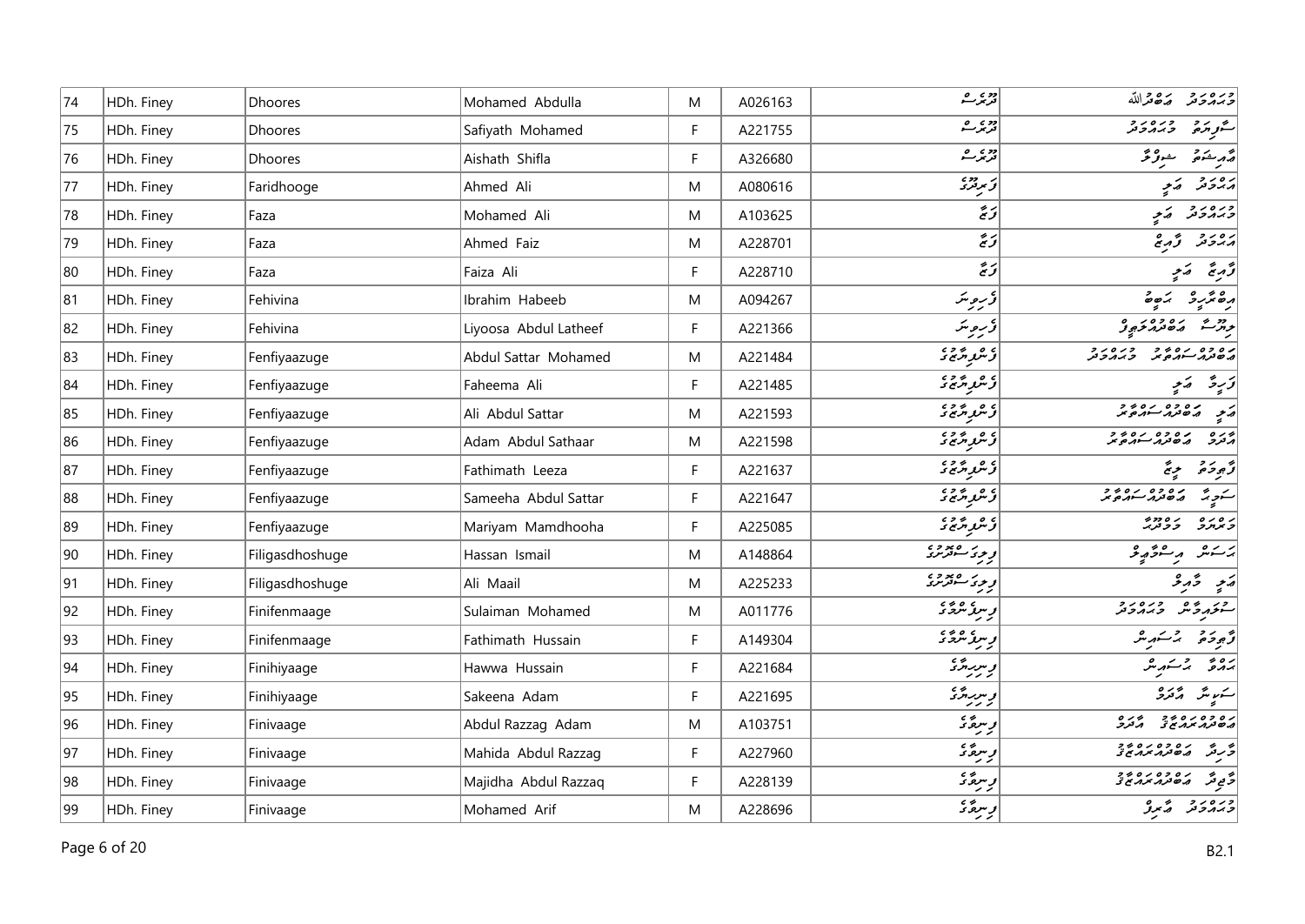| 100 | HDh. Finey | Finivaage       | Zahida Hassan         | F         | A228699 | و سرچ <sup>ء</sup> ِ                   | ىم بىر ئەسكىلى<br>مەسىر                     |
|-----|------------|-----------------|-----------------------|-----------|---------|----------------------------------------|---------------------------------------------|
| 101 | HDh. Finey | Finolhu         | Ali Waheed Adam       | M         | A132571 | ويترد                                  | د و د و و ده و                              |
| 102 | HDh. Finey | Finolhu         | Ibrahim Asif Ali      | M         | A228725 | وبترتز                                 | دە ئەر د ئەسور مەر                          |
| 103 | HDh. Finey | Finolhu         | Mohamed Abeer         | M         | A228727 | وبترز                                  | 201 22012                                   |
| 104 | HDh. Finey | Finolhu         | Niuma Ali             | F         | A228729 | ويترتز                                 | سرچينې تمه                                  |
| 105 | HDh. Finey | Furummaage      | Mohamed Abdul Hakeem  | M         | A138135 | و وه و د ،<br>تو بوړو د                | ورەر دەرەدەر ھ                              |
| 106 | HDh. Finey | Furummaage      | Mohamed Ahmed         | M         | A221783 | و وه پر پر<br>تو <i>پور</i> و پر       | כנסנכ נסנכ<br>כגמכ <mark>נג ה</mark> גכנג   |
| 107 | HDh. Finey | Furummaage      | Abdul Hakeem Mohamed  | M         | A221794 | و وه و د.<br>تو بوړو د                 | נסכפנים כנסנב<br>הסתבהים כמהכת              |
| 108 | HDh. Finey | Furummaage      | Mareena Ibrahim       | F         | A221798 | و وه پو ،<br>تو <del>ب</del> ر پر بر ی | كخبيش وكالجريرة                             |
| 109 | HDh. Finey | Furummaage      | Shazna Abdul Hakeem   | F         | A221888 | و وه و »<br>تو بوړ تر ت                | شەم مەمدىرە                                 |
| 110 | HDh. Finey | Furummaage      | Shahudha Abdul Hakeem | F         | A337028 | و وه پر ي<br>تو بور تر ي               | شرەپر رەدەررە                               |
| 111 | HDh. Finey | Galaxy          | Ahmed Afsal           | M         | A111150 | ائی څرم پ                              | גפיב גף גף                                  |
| 112 | HDh. Finey | Galaxy          | Mohamed Afaf          | M         | A326679 | ای ده م                                | وره روه<br>وبرمرونر آرؤؤ                    |
| 113 | HDh. Finey | Gasdhoshuge     | Hawwa Aboobakuru      | F         | A221112 | ر رہ پو و ،<br>کی سسوتوری              | נים נחנים<br>גרפ גםסטיב                     |
| 114 | HDh. Finey | Gaskara         | Ahmed Mohamed         | M         | A026165 | ىر ھەئەبجە                             | و ر ه ر د<br>تر پروتر<br>ر ه ر د<br>م.رو تر |
| 115 | HDh. Finey | Gaskara         | Shakeeba Ali          | F         | A222380 | ر 2،2 ئە                               | شەرق كەم                                    |
| 116 | HDh. Finey | Gaskara         | Fathmath Suha Ahmed   | F         | A225152 | ى سەندىكە                              | و دو دو ده ده د                             |
| 117 | HDh. Finey | Gulalaage       | Aishath Zihna         | F         | A148118 | د ه د پر پر<br>د نوپرنو د              | قهر ينكو بم ترتثر                           |
| 118 | HDh. Finey | Gulalaage       | Abdulla Ziunad        | M         | A148119 | و ه ر پر پر<br><b>تر بر</b> تر تر      | مەھىراللە بىر ئىر                           |
| 119 | HDh. Finey | Gulalaage       | Mohamed Abdulla       | M         | A222680 | و ه بر پر پر<br>پر بحري                | وره رو ده قرالله                            |
| 120 | HDh. Finey | Gulalaage       | Ahmed Zaid            | M         | A222704 | و ه بر پر پر<br>د نوپرنو د             | גפיב הלגב                                   |
| 121 | HDh. Finey | Gulalaage       | Aminath Ziyaadha      | F         | A222777 | و ه ر پر پر<br><b>ی نژ</b> برنوی       | أأرجر المتعمر والمحرقد                      |
| 122 | HDh. Finey | Gulalaage       | Zubaid Mohamed        | ${\sf M}$ | A225228 | و ه بر پر پر<br><b>بر بحر</b> بر       | 2,012 2,02                                  |
| 123 | HDh. Finey | Iramaabageechaa | Abdul Raheem Hashim   | ${\sf M}$ | A036994 | مرځرځه په نځ                           | ره وه بر ره گشود<br>مەھىرمىز بر گشود        |
| 124 | HDh. Finey | Iramaabageechaa | Fathimath Areesha     | F         | A115327 | بر ترځ ځه په تخ                        | وحجوده وكمبيث                               |
| 125 | HDh. Finey | Iramaabageechaa | Aminath Mohamed       | F         | A222847 | ە ئەۋە ئەتم                            | و دره دره در د                              |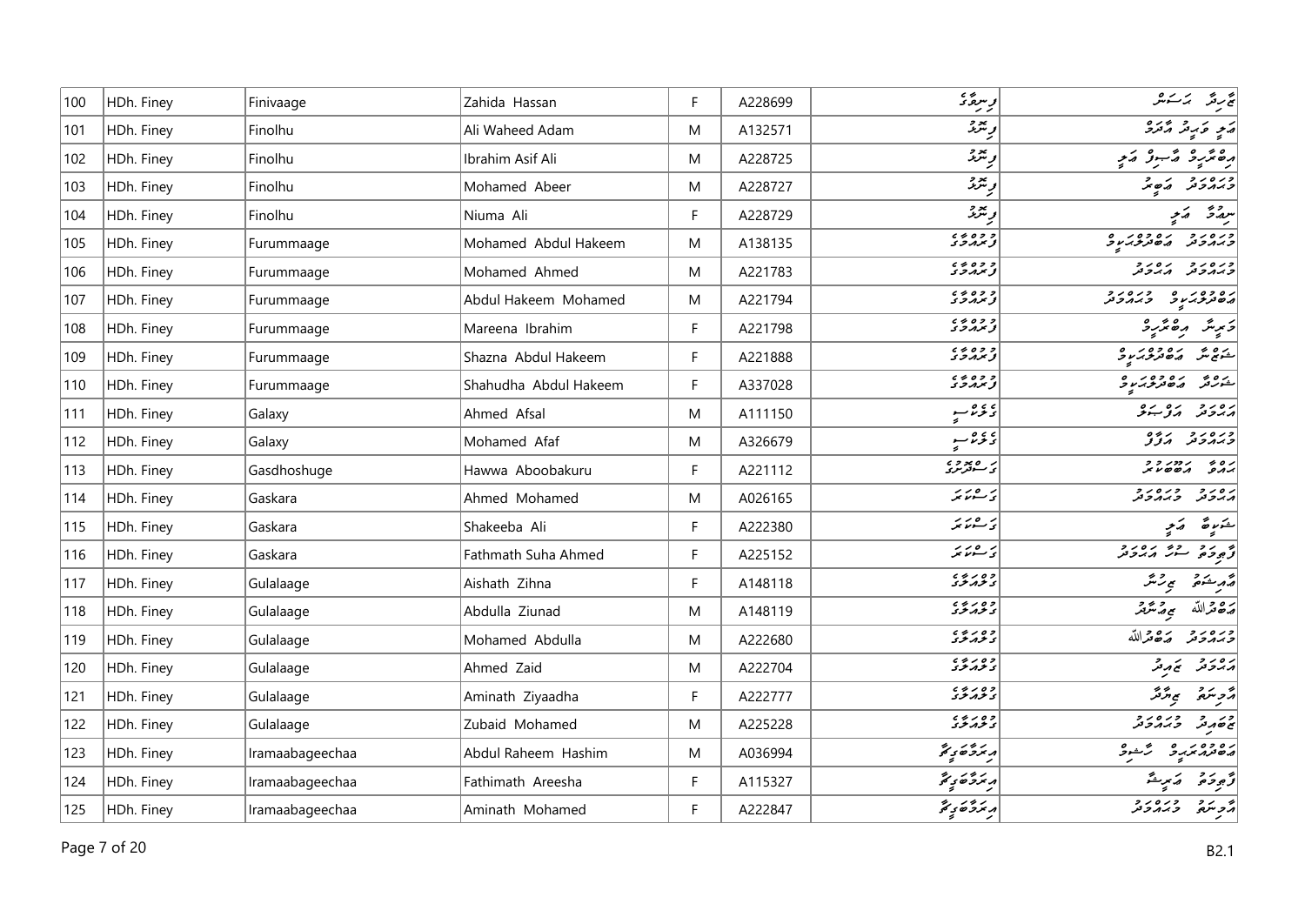| 126 | HDh. Finey | Iramaabageechaa | Irasha Abdul Raheem | F  | A346897 | ە ئەۋە ئەتۇ                         | CHE 10201                                                          |
|-----|------------|-----------------|---------------------|----|---------|-------------------------------------|--------------------------------------------------------------------|
| 127 | HDh. Finey | Iramaage        | Siththi Fulhu       | F  | A221397 | ەر بىرى ئ                           | سود حوز تر                                                         |
| 128 | HDh. Finey | Iramaage        | Siyana Abdul Jaleel | F. | A221407 | د برو د                             | $\overline{\mathcal{Z}^{\mathcal{Z}}_{\mathcal{P}^{\mathcal{Z}}}}$ |
| 129 | HDh. Finey | Irudheymaage    | <b>Abdul Azeez</b>  | M  | A049316 | <br>  مرمزدی                        | ر 22,20 ج<br>مەھەر <i>25 ي</i> ې                                   |
| 130 | HDh. Finey | Irumatheege     | Fathimath Abdulla   | F  | A111271 | <br>  پر ټرخ ه <sub>و</sub> د       | قرموحرم وكامترالله                                                 |
| 131 | HDh. Finey | Irumatheege     | Abdulla Ali         | M  | A128602 | و پرځمو ځ                           | پر&قرالله ک <sup>ی</sup> محی                                       |
| 132 | HDh. Finey | Irumatheege     | Adam Abdulla        | M  | A128603 | ېر تر دې<br>بر تر دې                | وترو وكامرالله                                                     |
| 133 | HDh. Finey | Irumatheege     | Hafsa Ibrahim       | F  | A221377 | ېر پر دې<br>پر پر دې                | روية مەھرىرو                                                       |
| 134 | HDh. Finey | Irumatheege     | Hawwa Abdulla       | F  | A221380 | ېر بر دې<br>بر بر دې                | بروء ره دلله                                                       |
| 135 | HDh. Finey | Irumatheege     | Aminath Abdulla     | F. | A221389 | ېر بر دې<br>بر برد م <sub>و</sub> ر | محرسكر مكافرالله                                                   |
| 136 | HDh. Finey | Irumatheege     | Ali Abdulla         | M  | A221390 | وبرځ وځ                             | أصحي صكاه متعاللته                                                 |
| 137 | HDh. Finey | Janburoalumaage | Ali Rasheed         | M  | A048781 | ر وه وه و<br>نج سرح تروی            | كەن كەنتىدىگە<br>مەنبە                                             |
| 138 | HDh. Finey | Jasthukafaage   | Amir Abdul Raheem   | M  | A097603 | ر ده در پره<br>د که سوه بر تو د     | 2 - 2 - 2020 - 2020                                                |
| 139 | HDh. Finey | Jasthukafaage   | Hassan Ibrahim      | M  | A220911 | ر ۱۶۵۵ ور<br>پي سنده د تو د         |                                                                    |
| 140 | HDh. Finey | Jasthukafaage   | Imran Abdul Raheem  | M  | A220988 | ر ده د ر ږ ،<br>د کستونو د          | 0 0000 10000                                                       |
| 141 | HDh. Finey | Kandhumaage     | Zubaida Mohamed     | F  | A221706 | ر سرور د<br>ما سربرگر <sub>ک</sub>  | כן היסניב                                                          |
| 142 | HDh. Finey | Kandhumaage     | Mohamed Ahmed       | M  | A221723 | ر سرور د<br>ما سربرگر <sub>ک</sub>  | כנסנכ נסנכ<br>כג <mark>תכ</mark> נ <mark>ה</mark> גבנ              |
| 143 | HDh. Finey | Kandhumaage     | Ahmed Abdulla       | M  | A222872 | ر سرور د<br>ما سربرگر <sub>ک</sub>  | برورد بره دالله                                                    |
| 144 | HDh. Finey | Kelaage         | Abdulla Yoosuf      | M  | A222615 | ى بەي<br>مامۇي                      | رە قراللە جۇ جۇ                                                    |
| 145 | HDh. Finey | Kelaage         | Ahmed Abdulla       | M  | A222618 | ى بە ي<br>ما مۇ ي                   | ره رو ده قرالله                                                    |
| 146 | HDh. Finey | Kereena         | Ratheeba Ahmed      | F  | A222099 | ئامېرىتىر                           | بَرُهِ صَلَّى مَدَّرَ تَرَ                                         |
| 147 | HDh. Finey | Keveli          | Anwar Mohamed       | M  | A092235 | عمومي                               |                                                                    |
| 148 | HDh. Finey | Keveli          | Shadhiya Mohamed    | F  | A220705 | عمقرمر                              | شگورگر وبره د و                                                    |
| 149 | HDh. Finey | Keveli          | Mohamed Suhaan      | M  | A323502 | عمقرمر                              | و ر ه ر د<br>تر پر ژ تر<br>سەرمىر                                  |
| 150 | HDh. Finey | Keveli          | Fathimath Shaziya   | F  | A368525 | ءَءُمِ                              | ۇ بوخ <sup>ە</sup><br>مشتمع تر                                     |
| 151 | HDh. Finey | Maahiya         | Fathimath Ibrahim   | F. | A222103 | د گردگر<br>ر                        | توجدة مقتررة                                                       |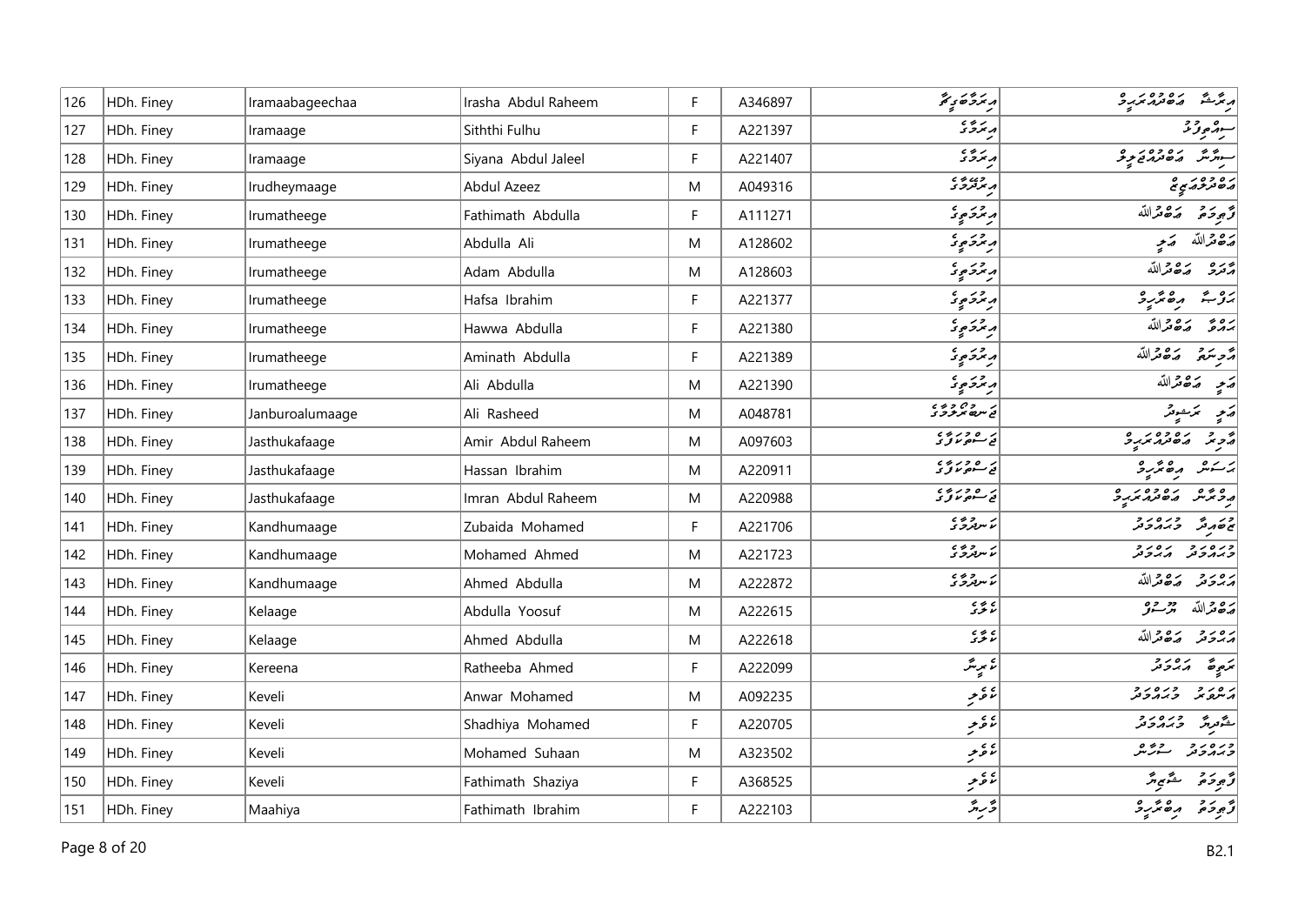| 152 | HDh. Finey | Maamelaameli   | Mohamed Shakeeb       | M  | A124657 | ۇ ئەنۋى بىر                        | ورەرو شەرە                                                                                                                                                                                                                       |
|-----|------------|----------------|-----------------------|----|---------|------------------------------------|----------------------------------------------------------------------------------------------------------------------------------------------------------------------------------------------------------------------------------|
| 153 | HDh. Finey | Muniyaage      | Sanfa Mohamed         | F  | A144386 | و بدره د.<br>و سرور                | سەمەيرە دىرەرد                                                                                                                                                                                                                   |
| 154 | HDh. Finey | Murangamaage   | Aminath Hassan        | F  | A220557 | و ر<br>تر ښرند ژ د                 | أأزجا ستركم بمركب والمراجيل                                                                                                                                                                                                      |
| 155 | HDh. Finey | Naaz Villa     | Azhary Ahmed          | F  | A222406 | يژچ عر محر                         | أمهم شهر متصرفته                                                                                                                                                                                                                 |
| 156 | HDh. Finey | Naaz Villa     | Mohamed Hassan        | M  | A228732 | متنج وقحه                          | ورەرو پرىش                                                                                                                                                                                                                       |
| 157 | HDh. Finey | Naaz Villa     | Hassan Moosa          | M  | A228800 | مرچ عرقحه                          | ير کے مراج کے حالات کے م                                                                                                                                                                                                         |
| 158 | HDh. Finey | Nares          | Asma Abdul Majeed     | F  | A222601 | متزبر حر                           | ر و و دوه ر و د د                                                                                                                                                                                                                |
| 159 | HDh. Finey | Nares          | Mohamed Moosa         | M  | A222646 | متزبر حر                           | ورەر دورم                                                                                                                                                                                                                        |
| 160 | HDh. Finey | Naseemee House | Ahmed Abdul Latheef   | M  | A050760 | امېر پېړۍ ده.<br>—                 | גפגב גפבסב <sub>ות ב</sub>                                                                                                                                                                                                       |
| 161 | HDh. Finey | Naseemee House | Shaniya Ahmed         | F  | A221371 | ىئەسى <sub>رى</sub> رىدىشە<br>ئ    | شمس مقدمة                                                                                                                                                                                                                        |
| 162 | HDh. Finey | Naseemee House | Shaheeda Jaufar       | F. | A222219 | ىئەسى <sub>رى</sub> رىدىشە<br>م    | شەرىگە ئەھەتە بىر                                                                                                                                                                                                                |
| 163 | HDh. Finey | Naseemee Villa | Ali Abdul Latheef     | M  | A120745 | ىئرسوچە بۇ                         | د ده ده ده دو و                                                                                                                                                                                                                  |
| 164 | HDh. Finey | Naseemee Villa | Safeenath Mohamed     | F  | A221364 | مەسىرە دۇ.<br>ئىقلىقى              | شوپره د وره د و                                                                                                                                                                                                                  |
| 165 | HDh. Finey | Naseemeehiya   | Mohamed Abdul Latheef | M  | A054466 | ىئەسىرىر بەرگە<br>ئىستىقىسىسى      | ورەر د رەپەرەپ                                                                                                                                                                                                                   |
| 166 | HDh. Finey | Naseemeehiya   | Suriyya Jaufar        | F  | A227825 | ىئەسىزىر بىر<br>سىسىمىز            | في مرمرش بے مرور و                                                                                                                                                                                                               |
| 167 | HDh. Finey | Naseemeehiya   | Aminath Shaufa        | F  | A227830 | مكرسوچە رەڭر<br>ئىستىقى ئىستىم     | ړې شره ده د                                                                                                                                                                                                                      |
| 168 | HDh. Finey | Naseemeehiya   | Shamoona Mohamed      | F  | A231325 | مكر سوچە رېژ<br>ئىستىق ئىس         | روده وره دو<br>شورش وبرمرونر                                                                                                                                                                                                     |
| 169 | HDh. Finey | Nellaidhooge   | Aminath Ali           | F  | A125080 | ء ۾ پر دوءِ<br>سر <i>م ڪرم</i> تري | ړ وسره له کړ                                                                                                                                                                                                                     |
| 170 | HDh. Finey | Nellaidhooge   | Inaz Mohamed          | M  | A152973 | ه ۵۶ ووه<br>منز کرم                | و رە ر د<br>تر پر تر تر<br>ويتميح                                                                                                                                                                                                |
| 171 | HDh. Finey | Nellaidhooge   | Mohamed Abdul Rahman  | M  | A222088 | ه ۵۶ ووه<br>منز کرم                | ره وه ره ده.<br>پره تربر تر س<br>و ر ه ر د<br><del>و</del> بر پر تر                                                                                                                                                              |
| 172 | HDh. Finey | Nellaidhooge   | Aishath Muna          | F  | A222089 | ه ۵۶ ووه<br>منز کرم                | أمار منكرة والمحامل                                                                                                                                                                                                              |
| 173 | HDh. Finey | Nellaidhooge   | Abdulla Rameez        | M  | A222090 | ء ہ د دوء<br>سرگرمرفرد             | برە تراللە ترىپ                                                                                                                                                                                                                  |
| 174 | HDh. Finey | Nellaidhooge   | Adnan Mohamed         | M  | A222092 | ءه پر دوء<br>سره څه ترن            | ر و می و در و د<br>مرتر شرید از جامزونر                                                                                                                                                                                          |
| 175 | HDh. Finey | New Star       | Jaufar Ahmed          | M  | A095158 | ڛۉٮڟۘڠؠڔ                           | נ כניכן נייניים ביותר ביותר ביותר ביותר ביותר ביותר ביותר ביותר ביותר ביותר ביותר ביותר ביותר ביותר ביותר ביות<br>ביותר ביותר ביותר ביותר ביותר ביותר ביותר ביותר ביותר ביותר ביותר ביותר ביותר ביותר ביותר ביותר ביותר ביותר בי |
| 176 | HDh. Finey | New Star       | Azeeza Ibrahim        | F. | A221033 | سرە ئەھمىر                         | أمَيِّ مُقْتَرِدْ                                                                                                                                                                                                                |
| 177 | HDh. Finey | New Star       | Niyaasa Jaufar        | F  | A225060 | سرە شەھەير                         | سرگر شهر در د                                                                                                                                                                                                                    |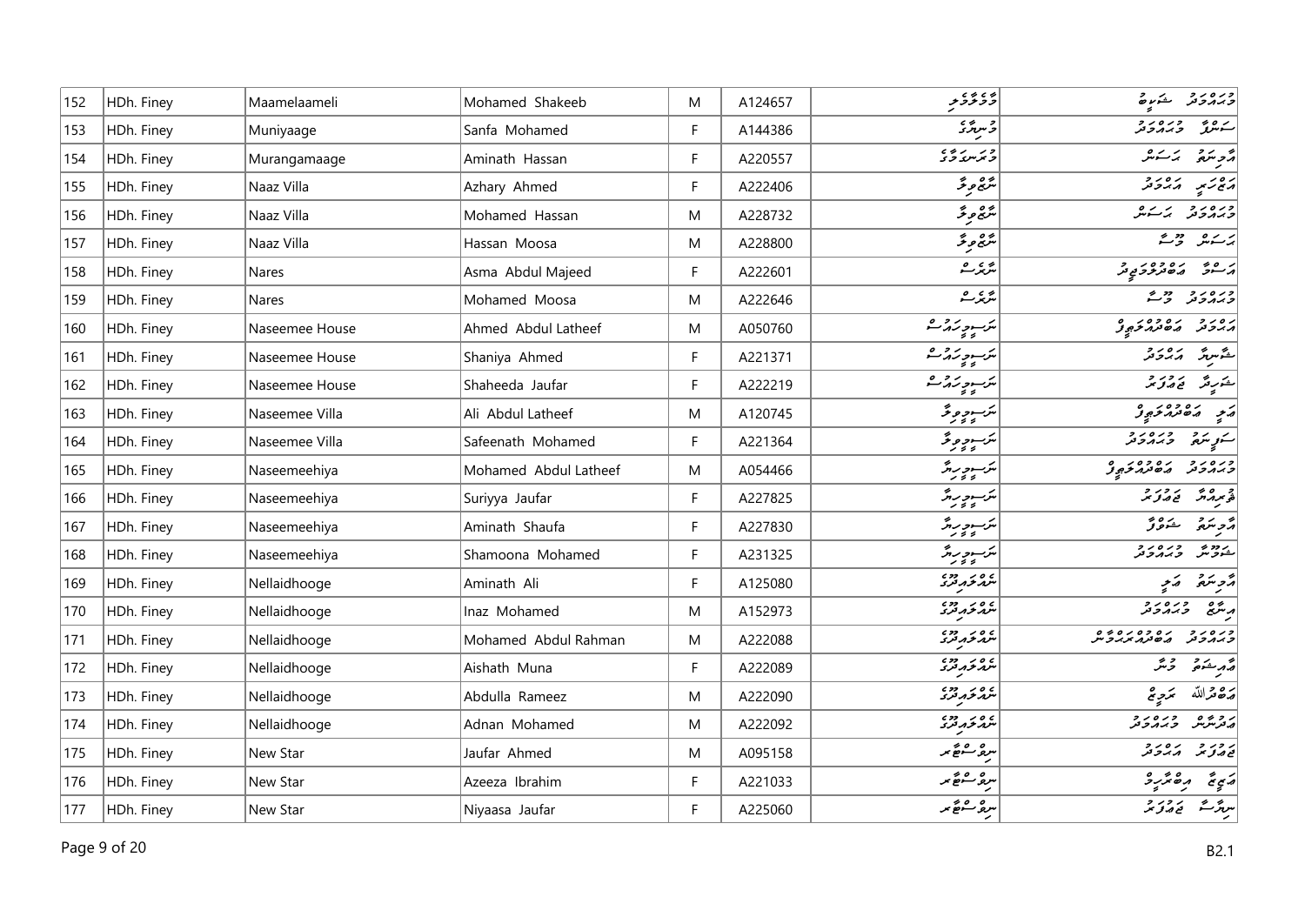| 178 | HDh. Finey | Oceanic Villa | Abdul Samad Mohamed     | M  | A000285 | رمستسر بنا عريحه                  | נסכם ננכ"כנסנכ<br>בסטבר-בכט כמבכט                        |
|-----|------------|---------------|-------------------------|----|---------|-----------------------------------|----------------------------------------------------------|
| 179 | HDh. Finey | Oceanic Villa | Shakeeba Jaufar         | F  | A222257 | پر ڪئوسر <i>تا</i> ھريحہ          | شەرق يەدىر                                               |
| 180 | HDh. Finey | Oceanic Villa | Hawwa Shaaila           | F. | A222281 | م شەمبرى <i>نا <sub>ئو</sub>ڭ</i> | برە ئەستىمە ئى                                           |
| 181 | HDh. Finey | Oceanic Villa | Ali Saalim              | M  | A225139 | م شەمبر ئاھ <sub>رى</sub> ئە      | أة مع الشعر وهي المحمد                                   |
| 182 | HDh. Finey | Oceanic Villa | Mariyam Sobeeha         | F  | A332296 | م<br>مشاه المسر مثل حريحه         | ره ره دره م                                              |
| 183 | HDh. Finey | Oceanvilla    | Sahula Jaufar           | F  | A155822 | م ينه مث <sub>عر</sub> و تح       | پروی در در د                                             |
| 184 | HDh. Finey | Oceanvilla    | Ruqiyya Abdulla         | F  | A222186 | مەسىئە مىرى <i>مى</i><br>         | بمتوريخ وكالحدائلة                                       |
| 185 | HDh. Finey | Penzeemaage   | Nooh Mohamed            | M  | A119834 | ئۇنترىپو ئەتر                     | מם כנסנב<br>ייטג כגונכט                                  |
| 186 | HDh. Finey | Penzeemaage   | Fazna Nooh              | F  | A222363 | ئۇنترىپە ئ <sup>ىرى</sup>         | ا ئەسى ئىگە<br>مەسىر<br>يتزم                             |
| 187 | HDh. Finey | Penzeemaage   | Sifana Nooh             | F  | A222366 | ئۇنترىپو ئەتر                     | متزم<br>سىزىتىر                                          |
| 188 | HDh. Finey | Penzeemaage   | Suhana Nooh             | F  | A222370 | ئۇنترىپو ئەتر                     | يە ئەشر<br>مترم                                          |
| 189 | HDh. Finey | Penzeemaage   | Shiuna Nooh             | F  | A222372 | ئۇنترىپو ئەتر                     | مترم<br>شور <sup>2</sup> مگر                             |
| 190 | HDh. Finey | Penzeemaage   | Fathimath Nahula        | F  | A225148 | ئۇنترىپە ئ <sup>ىرى</sup>         | و دو سردو                                                |
| 191 | HDh. Finey | Raiykeyoge    | Mohamed Ibrahim         | M  | A111109 | ر ۵ رو د<br>برو ما مرد            | כנסגב תפתיק                                              |
| 192 | HDh. Finey | Raiyvilaage   | Abdul Raheem Mohamed    | M  | A073523 | ر ه<br>بر <sub>گ</sub> ورځ د      | גפכפגם כגם בק                                            |
| 193 | HDh. Finey | Raiyvilaage   | Ramla Fauzee            | F  | A220585 | ره<br>بر <sub>حو</sub> بو پر      | پروڅ زړمي                                                |
| 194 | HDh. Finey | Raiyvilaage   | Haleema Zakariyya       | F  | A222440 | ىرە ھەتىي                         |                                                          |
| 195 | HDh. Finey | Raiyvilaage   | Haleemath Ifaashaa      | F. | A337029 | ر ه<br>بر <sub>گ</sub> ورځ د      | پرچرې په مرگرمنګ                                         |
| 196 | HDh. Finey | Ramzu         | Ramiza Mohamed          | F  | A222474 | بر و د<br>مرو م                   | وره ر و<br>وبرو تر<br>لتحريج                             |
| 197 | HDh. Finey | Ramzu         | Rameeza Abdul Majeed    | F  | A225173 | بر ه و<br>برو بع                  | بَرَدِ بِمُ مَا مِعْرَ حَمْدِ مِنْ                       |
| 198 | HDh. Finey | Reysham       | Wafiyya Haroon          | F  | A221459 | يحرشوح                            | ג פי היינים<br>פצמיק היבית                               |
| 199 | HDh. Finey | Reysham       | Sofiyya Abdul Rahman    | F. | A222878 | ے پر ہ<br>مرشد و                  | ر ه و ه ر ه د ه<br>پره تر پر <i>پر چ</i> س<br>ىبكۇ بەرگە |
| 200 | HDh. Finey | Reysham       | Mausooma Haroon         | F. | A222885 | بۇيئەد                            | נ כ בכל פרבים.<br>קוד הייכ"ל מיט                         |
| 201 | HDh. Finey | Reysham       | Abdul Rauf Abdul Raheem | M  | A222891 | بۇيئەد                            | נס כם נדכב נגס כם נגס<br>גם בנגיגות צג גם בנגיגות        |
| 202 | HDh. Finey | Roanuge       | Ahmed Naseem            | M  | A222832 | ہ و ،<br>برس                      | أرور و سرب                                               |
| 203 | HDh. Finey | Roanuge       | Hassan Rasheed          | M  | A222838 | ہ و ،<br>برس                      | ىزىكەش ئىزىدىق                                           |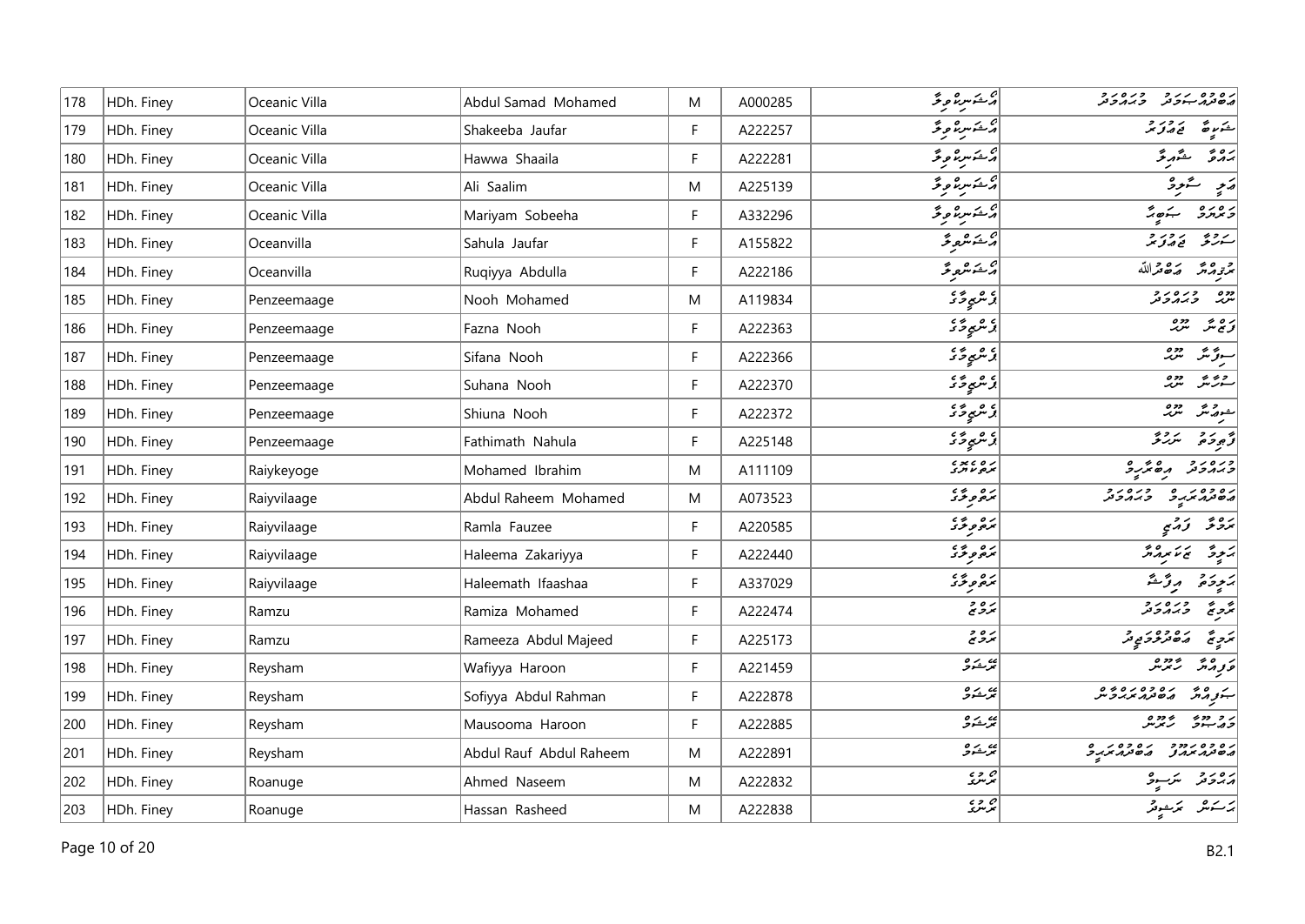| 204 | HDh. Finey | Rose Mead        | Thasleema Abdul Raheem  | F           | A154745 | 0 ه ه ح<br>مربع ح <sub>و</sub> ء    | ر صورته ره ده در و                                                                                                                                                                                                                                                                                                                                                                                                                                                |
|-----|------------|------------------|-------------------------|-------------|---------|-------------------------------------|-------------------------------------------------------------------------------------------------------------------------------------------------------------------------------------------------------------------------------------------------------------------------------------------------------------------------------------------------------------------------------------------------------------------------------------------------------------------|
| 205 | HDh. Finey | Rose Mead        | Abdul Raheem Moosa      | M           | A222542 | 0 ء ۾ ج                             | ره وه ر<br>مهنوم تربر د<br>وحسته                                                                                                                                                                                                                                                                                                                                                                                                                                  |
| 206 | HDh. Finey | Rose Mead        | Zulfa Ali               | F           | A222546 | ە ە ھ<br>ئىرىم ج <sub>و</sub> لا    | ة قوق أمامج                                                                                                                                                                                                                                                                                                                                                                                                                                                       |
| 207 | HDh. Finey | Rose Mead        | Azra Abdul Raheem       | F           | A222549 | ە ھ<br>ترىج ج                       | ره د ده ده در و<br>منرس م <b>ص</b> م <i>من</i> در                                                                                                                                                                                                                                                                                                                                                                                                                 |
| 208 | HDh. Finey | Rose Mead        | Sofoora Abdul Raheem    | F           | A222557 | ە ھ<br>ترىج ج                       | המי הסינגים                                                                                                                                                                                                                                                                                                                                                                                                                                                       |
| 209 | HDh. Finey | Rose Villa       | Jawaza Hussain          | F           | A041368 | ە ە ھ<br>ئىرىنى ھ <sub>ر</sub> ىتى  | ئے ونج پر شہر مگر                                                                                                                                                                                                                                                                                                                                                                                                                                                 |
| 210 | HDh. Finey | Rose Villa       | Hussain Ahmed           | ${\sf M}$   | A080567 | 2ء پر پ <del>چ</del>                | برسكهر مرورد                                                                                                                                                                                                                                                                                                                                                                                                                                                      |
| 211 | HDh. Finey | Rose Villa       | Neena Hussain           | F           | A148251 | ە ەھ بۇ ئە                          | سریٹر برے ہے                                                                                                                                                                                                                                                                                                                                                                                                                                                      |
| 212 | HDh. Finey | Rose Villa       | Sakeena Ibrahim         | F           | A221916 | مرج <sub>حر</sub> محہ               | سكبيش وكالمرباد                                                                                                                                                                                                                                                                                                                                                                                                                                                   |
| 213 | HDh. Finey | Saah             | Thoha Ibrahim           | M           | A143801 | ستەر                                | أومحر والمحرب                                                                                                                                                                                                                                                                                                                                                                                                                                                     |
| 214 | HDh. Finey | Saah             | Sithura Ibrahim Rasheed | F           | A221477 | ستەر                                |                                                                                                                                                                                                                                                                                                                                                                                                                                                                   |
| 215 | HDh. Finey | Saah             | Fathimath Umsiyya       | F           | A221568 | ستەر                                | $\begin{array}{cccccc} \mathcal{C} & \mathcal{C} & \mathcal{C} & \mathcal{C} & \mathcal{C} & \mathcal{C} & \mathcal{C} & \mathcal{C} & \mathcal{C} & \mathcal{C} & \mathcal{C} & \mathcal{C} & \mathcal{C} & \mathcal{C} & \mathcal{C} & \mathcal{C} & \mathcal{C} & \mathcal{C} & \mathcal{C} & \mathcal{C} & \mathcal{C} & \mathcal{C} & \mathcal{C} & \mathcal{C} & \mathcal{C} & \mathcal{C} & \mathcal{C} & \mathcal{C} & \mathcal{C} & \mathcal{C} & \math$ |
| 216 | HDh. Finey | Shaadhee Villa   | Shahma Abdul Majeed     | F           | A155744 | شگ <sup>و</sup> ر <i>و</i> گر       | ر وه ده وه د و<br>شروع گه هانگرمرو په تر                                                                                                                                                                                                                                                                                                                                                                                                                          |
| 217 | HDh. Finey | Shaadhee Villa   | Abdul Majeed Moosa      | M           | A222593 | ىشەد <sub>ى</sub> رىدۇ.<br>ئىقتىمىز | גם כפי בית כית                                                                                                                                                                                                                                                                                                                                                                                                                                                    |
| 218 | HDh. Finey | Shaadhee Villa   | Haneefa Abdul Majeed    | F           | A222609 | ر<br>شور و گر                       | پَسِ پُر صَحْرُو حَرِ مِي مَرْ                                                                                                                                                                                                                                                                                                                                                                                                                                    |
| 219 | HDh. Finey | Sithaaraa Manzil | Shakeela Abdul Rahman   | F           | A033321 | - ەترىر ئىرىم ئى                    | ره وه ره ده.<br>مقا <i>فره بوبر</i> و س<br>ىشكە بەيتى<br>ئ                                                                                                                                                                                                                                                                                                                                                                                                        |
| 220 | HDh. Finey | Soama            | Umaima Ibrahim          | F           | A112863 | يەمچ                                | ە ھەتئەر ۋ<br>لرئزمر پح                                                                                                                                                                                                                                                                                                                                                                                                                                           |
| 221 | HDh. Finey | Soama            | Azza Mohamed            | F           | A222389 | حيو                                 | ر ه و<br>در د ج<br>و ره ر و<br><i>و پر</i> و تر                                                                                                                                                                                                                                                                                                                                                                                                                   |
| 222 | HDh. Finey | Soama            | Ali Misbaah             | M           | A225159 | جومح                                | $rac{010}{010}$                                                                                                                                                                                                                                                                                                                                                                                                                                                   |
| 223 | HDh. Finey | Soama            | Azmeena Mohamed         | F           | A225262 | حيوته                               | ره چ چ <sub>ه</sub> متر<br>و رە ر د<br>تر پر تر تر                                                                                                                                                                                                                                                                                                                                                                                                                |
| 224 | HDh. Finey | Sunlight         | Madeeha Abdul Sattar    | $\mathsf F$ | A221581 | سەمىزىرغ                            | ئەمەرچە<br>ر ٥ ۶ ٥ ٥ ٥ ٠ ٥<br>پره تر پر سر پر پر                                                                                                                                                                                                                                                                                                                                                                                                                  |
| 225 | HDh. Finey | Sunlight         | Mariyam Sizny           | F           | A225102 | ر<br>سرگرم ه                        | ر ه بر ه<br><del>د</del> بربرد<br>سەچ بىر                                                                                                                                                                                                                                                                                                                                                                                                                         |
| 226 | HDh. Finey | Sunrisevilla     | Latheefa Mohamed        | F           | A222302 | سەمىرىمىز مۇرى <i>گە</i>            | و رە ر د<br>تر پر تر تر<br>  تَرْجِعُ تَرُ                                                                                                                                                                                                                                                                                                                                                                                                                        |
| 227 | HDh. Finey | Sunrisevilla     | Mohamed Nihan           | M           | A225144 | سەمىر <i>ىدى</i> بو ئۇ              | ورەرو سەھ                                                                                                                                                                                                                                                                                                                                                                                                                                                         |
| 228 | HDh. Finey | Suvaasaage       | Ali Usman               | M           | A221261 | <u>حوړ ځوي</u>                      | أمام وهام والمحمد                                                                                                                                                                                                                                                                                                                                                                                                                                                 |
| 229 | HDh. Finey | Suvaasaage       | Fathimath Sana          | F           | A221301 | <u>حوړ ځوي</u>                      | ۋە ئەھ ئىس                                                                                                                                                                                                                                                                                                                                                                                                                                                        |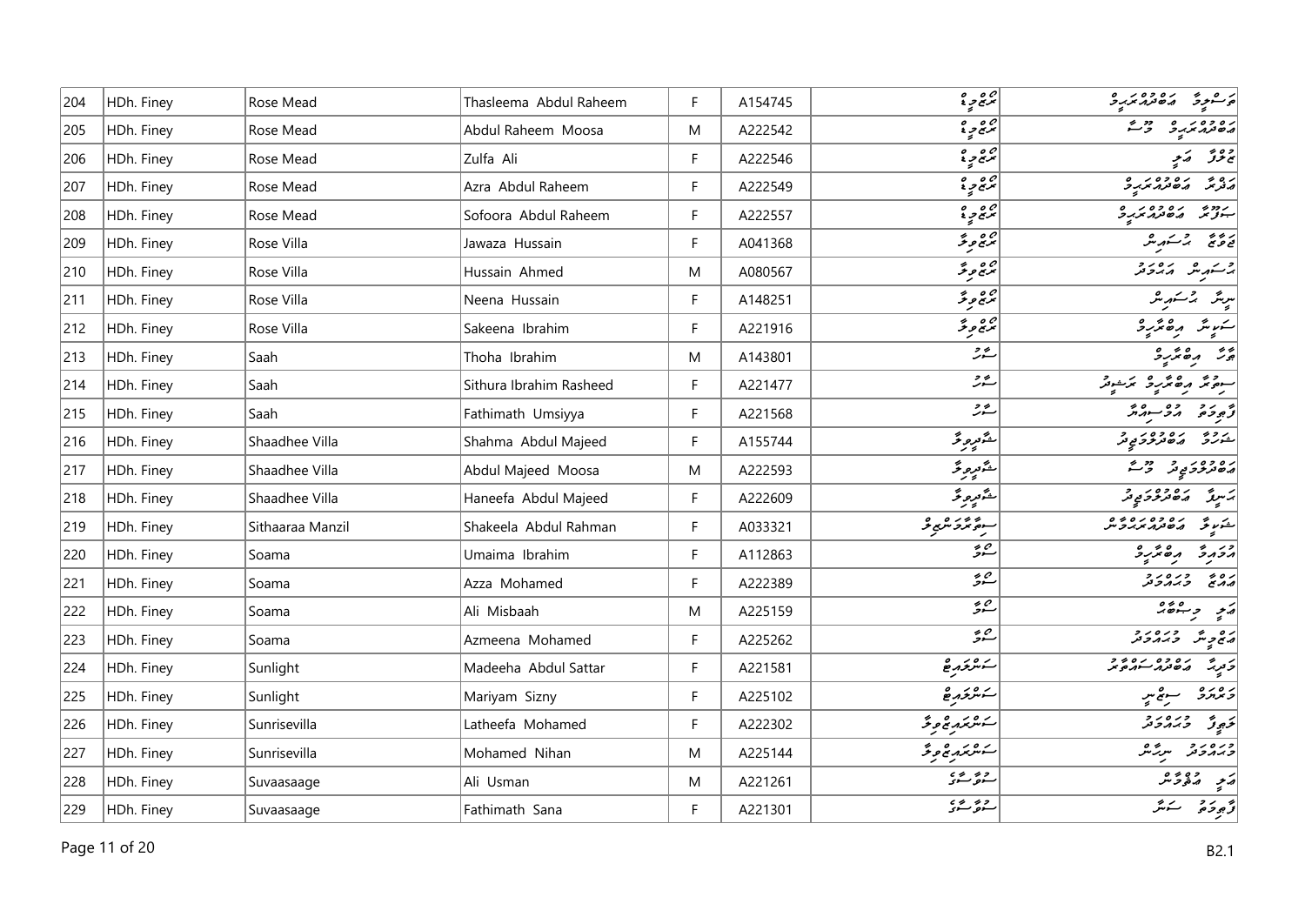| 230 | HDh. Finey          | Tokyo Villa    | Ibrahim Ali          | M | A221229 | ە بەر<br>ھېرىر موڭر               | رە ئەر ئ                                         |
|-----|---------------------|----------------|----------------------|---|---------|-----------------------------------|--------------------------------------------------|
| 231 | HDh. Finey          | Tokyo Villa    | Moomina Ibrahim      | F | A221243 | ە بەر<br>ھېرىر موڭر               | בגבית גםתקב                                      |
| 232 | HDh. Finey          | Tokyo Villa    | Ahmed Amjadh Ibrahim | M | A221249 | ە يەرگرىزىگە<br>ھايرىلىرىزىگ      | גם גם גם גם בינים.<br>גגבת גבשת גם <i>גי</i> נים |
| 233 | HDh. Finey          | Tokyo Villa    | Ali Mahidh           | M | A221254 | ە يەرگە بۇ ئە                     | ړي ځريز                                          |
| 234 | HDh. Finey          | Vaarish        | Ramla Adam           | F | A220869 | قرسر يثو                          | رەپ پەرە                                         |
| 235 | HDh. Finey          | Vaavelaaveli   | Zuhudha Mohamed      | F | A159186 | ړ ، په ،<br>د د د د د             | ووي ورەرو<br>يح <sup>ر</sup> ىگر <i>وبە</i> مرىر |
| 236 | HDh. Finey          | Vaavelaaveli   | Mohamed Shazeel      | M | A222245 | پرې په په                         | ورەرو شەرو                                       |
| 237 | HDh. Finey          | Vaijeheyge     | Mohamed Moosa        | M | A221433 | ر<br>تو در ج ر د                  | وره دو دورمج                                     |
| 238 | HDh. Finey          | Vaijeheyge     | Hussain Samin        | M | A221443 | ر<br>تو دي ري                     | برسكريش الشريش                                   |
| 239 | HDh. Finey          | Vaimatheege    | Ramzeena Abdul Wahid | F | A076661 | ئەر ئەم <sub>ۇ</sub> ئ            | ره په شهر ده وه په د<br>مرد پې شهر هامر ژوگر تر  |
| 240 | HDh. Finey          | Vaimatheege    | Waheeda Haroon       | F | A081552 | ر<br>وګړو <sub>مو</sub> ر         | ىر بۇ ھەدەرە<br>ھەيەتىر سىمەس                    |
| 241 | HDh. Finey          | Vaimatheege    | Zuhura Ibrahim       | F | A222102 | ئە مەركىمۇ ئە                     | $3\sqrt{20}$ $132$                               |
| 242 | HDh. Finey          | Vaimatheege    | Ali Abdul Wahid      | M | A222112 | ئەر ئەم<br>ئ                      | د ده ده در د                                     |
| 243 | HDh. Finey          | Vaimatheege    | Ahmed Rasheedh       | M | A222116 | ئەر ئەم <sub>ۇ</sub> ئ            | كالمرواز المتحصر                                 |
| 244 | HDh. Finey          | Venus          | Fathimath Zaeema     | F | A156299 | ا <sub>ھي</sub> سَر <sub>ھ</sub>  | توجوخوا المحاجي                                  |
| 245 | HDh. Finey          | Vilares        | Shamsunnisa Mohamed  | F | A221768 | وبخترشه                           | ره وه رو دره دره<br>شوو سهرس وره د د             |
| 246 | HDh. Finey          | Vilares        | Aishath Shaiha Ishaq | F | A225109 | ە ئرىزىشە                         | مەم شىم شىرىر مەسىر                              |
|     | HDh. Hanimaadhoo    |                |                      |   |         |                                   |                                                  |
| 247 | HDh. Hanimaadhoo    | Green Grass    | Athifa Abdul Razzag  | F | A228130 | <sub>ومریش و مُرَّٹ</sub>         |                                                  |
|     | HDh. Kulhudhuffushi |                |                      |   |         |                                   |                                                  |
| 248 | HDh. Kulhudhuffushi | Dhiguthiyarage | Azeeza Hussain       | F | A229416 | ور 3 مرکز دی<br>مرکز مرکز ترک     | أمَيِّ مَجْمَسِهِ مِسْرِ مِسْرِ                  |
| 249 | HDh. Kulhudhuffushi | Dhiguthiyarage | Musthafa Haroon      | M | A229418 | درج مرسر<br>برگ <i>ی در مر</i> کز | و قرری محمد و در در<br>حرب دو قرار گرفتن         |
|     | K. Kaashidhoo       |                |                      |   |         |                                   |                                                  |
| 250 | K. Kaashidhoo       | Tiupick        | Aishath Rifga Saleem | F | A290802 | جورتر مو                          | وأرجنتم بروقى كور                                |
|     | K. Thulusdhoo       |                |                      |   |         |                                   |                                                  |
| 251 | K. Thulusdhoo       | Waheedhuge     | Hussain Shimthaz     | M | A143318 | تر بر در د<br>تو بر تر د          | جر شركر سودگونج                                  |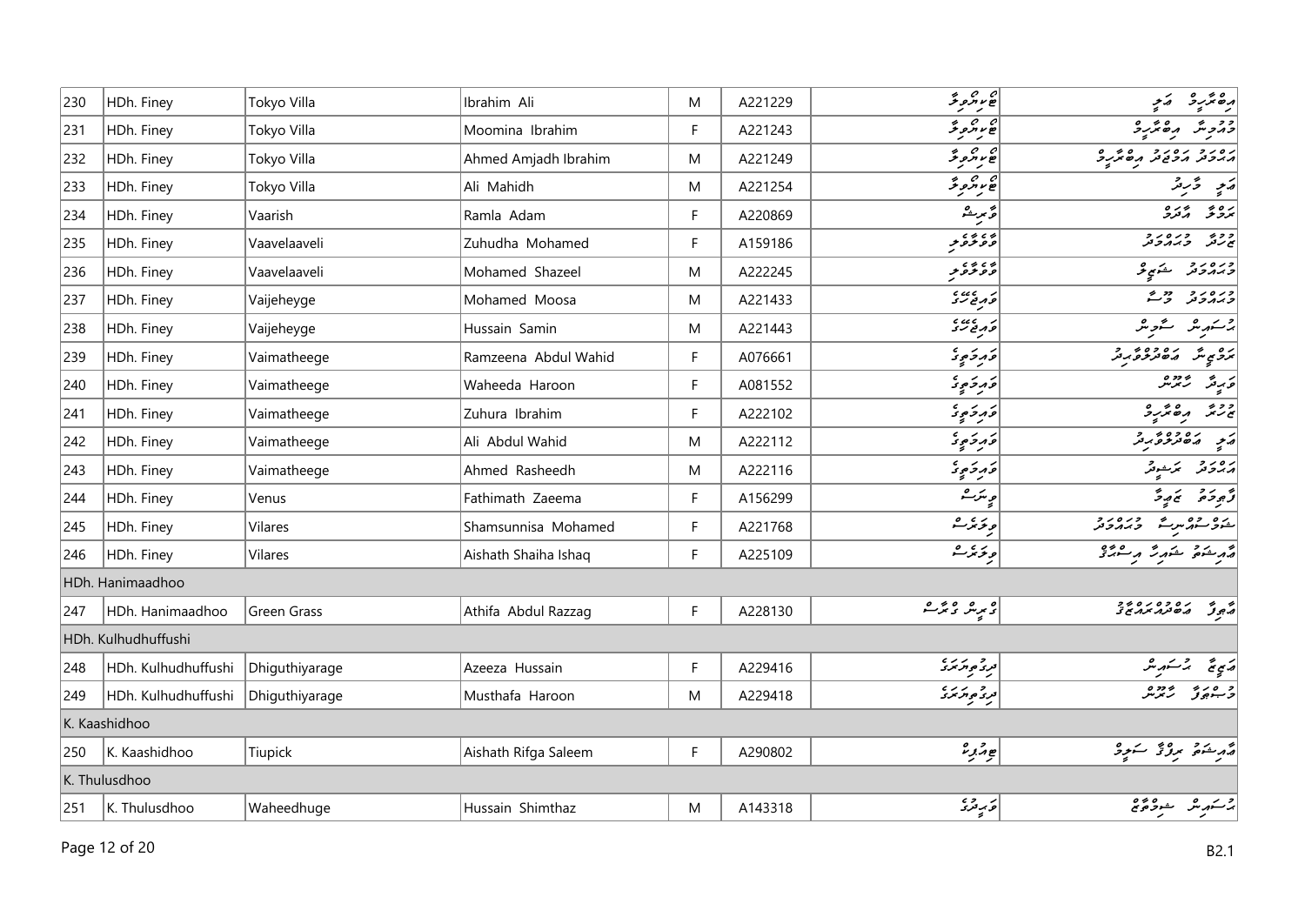| Male'         |            |                 |                 |   |         |            |                        |
|---------------|------------|-----------------|-----------------|---|---------|------------|------------------------|
| 252           | Male'      | H. Vaavelaaveli | Aishath         |   | A071318 | ر. ۵۶۶۶ و. | ا پھر دیکھی تھے۔<br>ا  |
| 253           | Male'      | M. Piyaajee     | Hawwa Liusha    |   | A022030 |            | پروٹر<br>ورثمش         |
| 254           | Male'      | M. Ruby villa   | Abdulla Shareef | M | A128565 | و· مچھ وگر | پر ۱۵ قرالله<br>شەمبرۇ |
| S. Meedhoo    |            |                 |                 |   |         |            |                        |
| $ 255\rangle$ | S. Meedhoo | Raiyvilaa       | Ahmed Shareef   | M | A013547 | ىزە دە ئۇ  | پر ژبر و<br>مشو مرو    |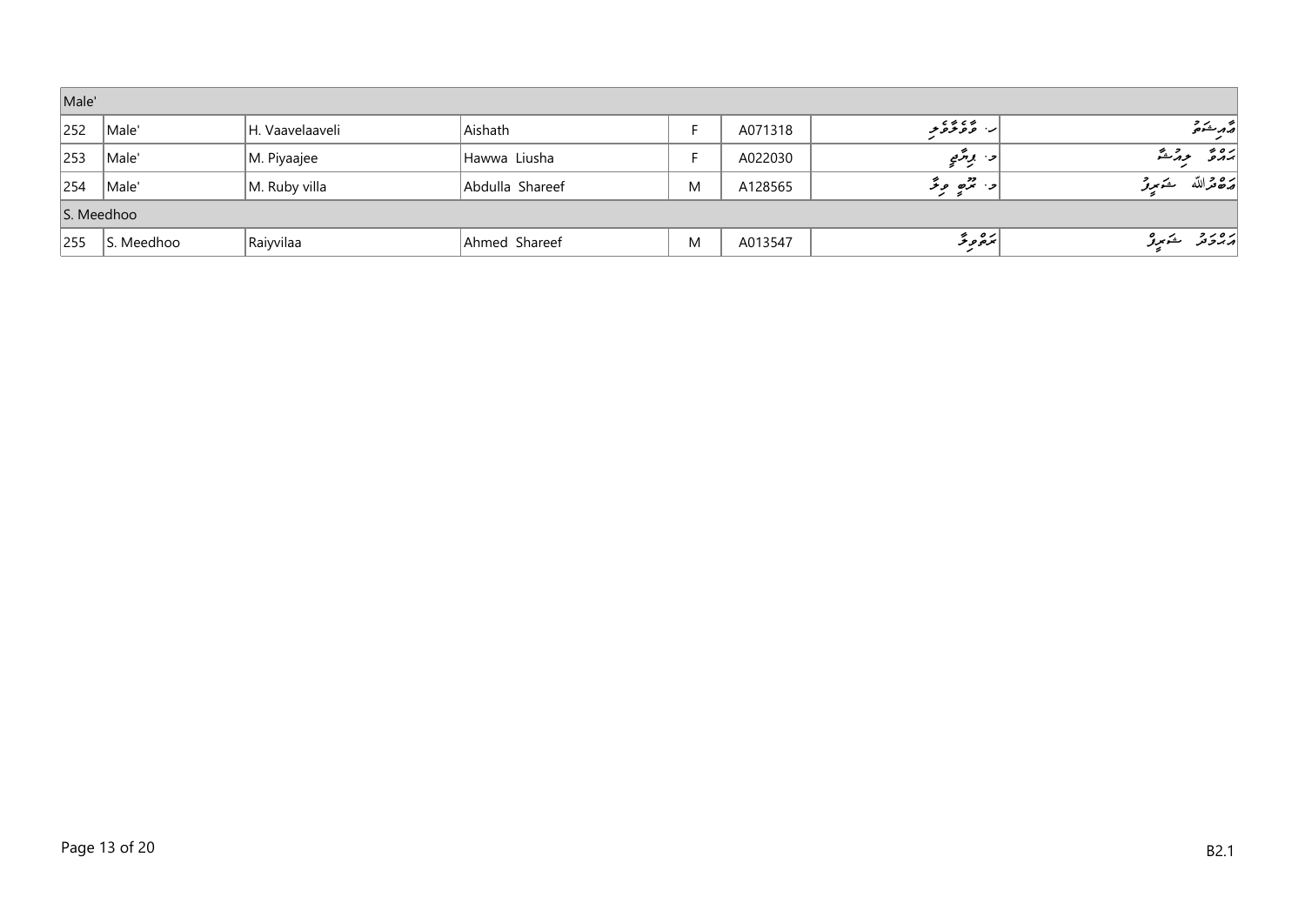## *w7qAn8m? sCw7mRo>u; wEw7mRw;sBo<*

| ' مرمر | 'يئرىثر: |
|--------|----------|
|        |          |
|        |          |
|        |          |

## *w7q9r@w7m> sCw7qHtFoFw7s; mAm=q7 w7qHtFoFw7s;*

| ىر تە | $\mathcal{O} \times$<br>$\sim$ | $\sim$<br>. . | لترنثر |
|-------|--------------------------------|---------------|--------|
|       |                                |               |        |
|       |                                |               |        |
|       |                                |               |        |

| $\frac{2}{n}$ | $^{\circ}$ | $\frac{2}{n}$ | $^{\circ}$<br>سرسر. |
|---------------|------------|---------------|---------------------|
|               |            |               |                     |
|               |            |               |                     |
|               |            |               |                     |

| ىرتىر: | 。<br>سر سر | .,<br>مرسر |
|--------|------------|------------|
|        |            |            |
|        |            |            |
|        |            |            |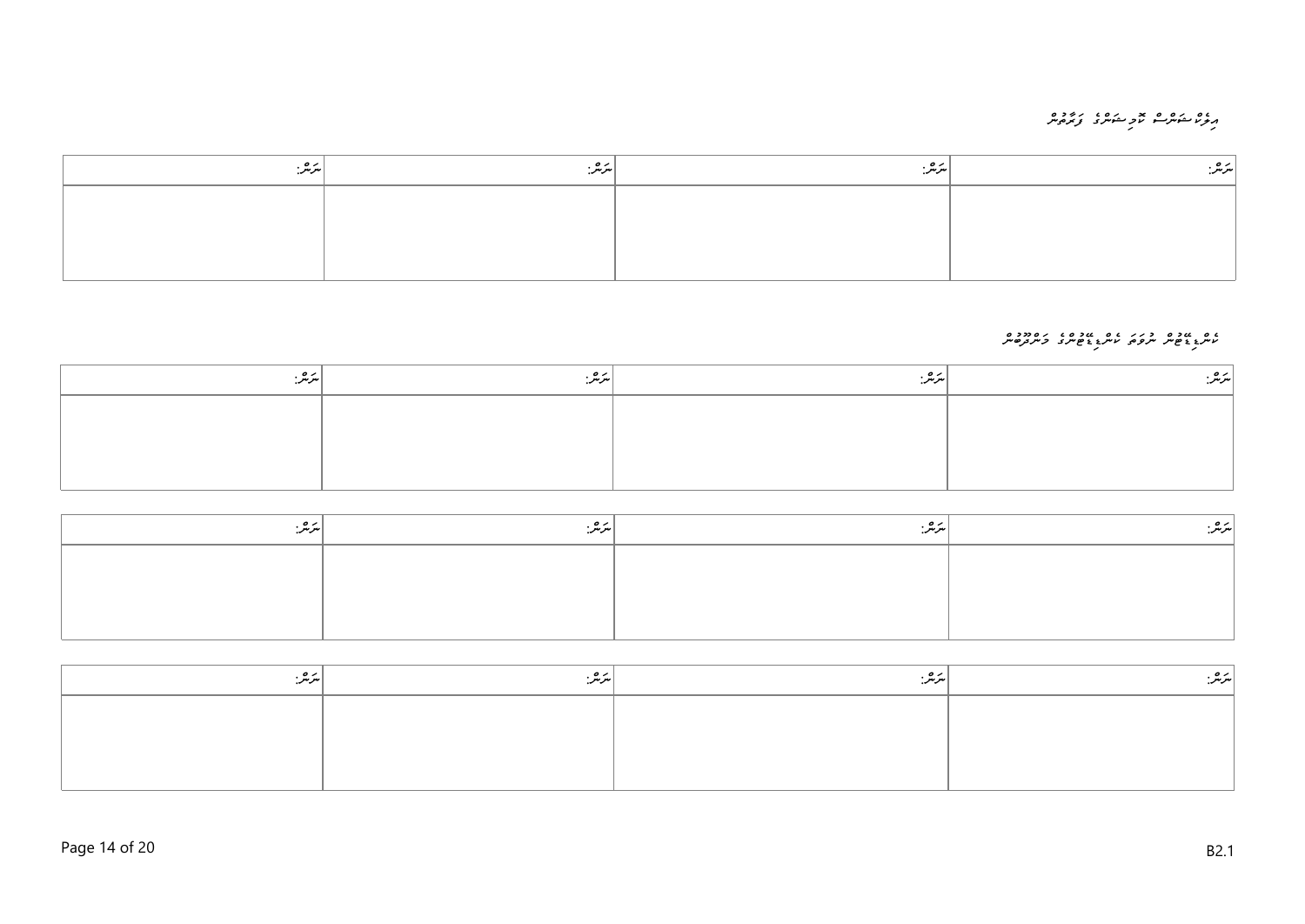| يزهر | $^{\circ}$ | ىئرىتر: |  |
|------|------------|---------|--|
|      |            |         |  |
|      |            |         |  |
|      |            |         |  |

| <sup>.</sup> سرسر. |  |
|--------------------|--|
|                    |  |
|                    |  |
|                    |  |

| ىئرىتر. | $\sim$ | ا بر هه. | لىرىش |
|---------|--------|----------|-------|
|         |        |          |       |
|         |        |          |       |
|         |        |          |       |

| 。<br>مرس. | $\overline{\phantom{a}}$<br>مر سر | يتريثر |
|-----------|-----------------------------------|--------|
|           |                                   |        |
|           |                                   |        |
|           |                                   |        |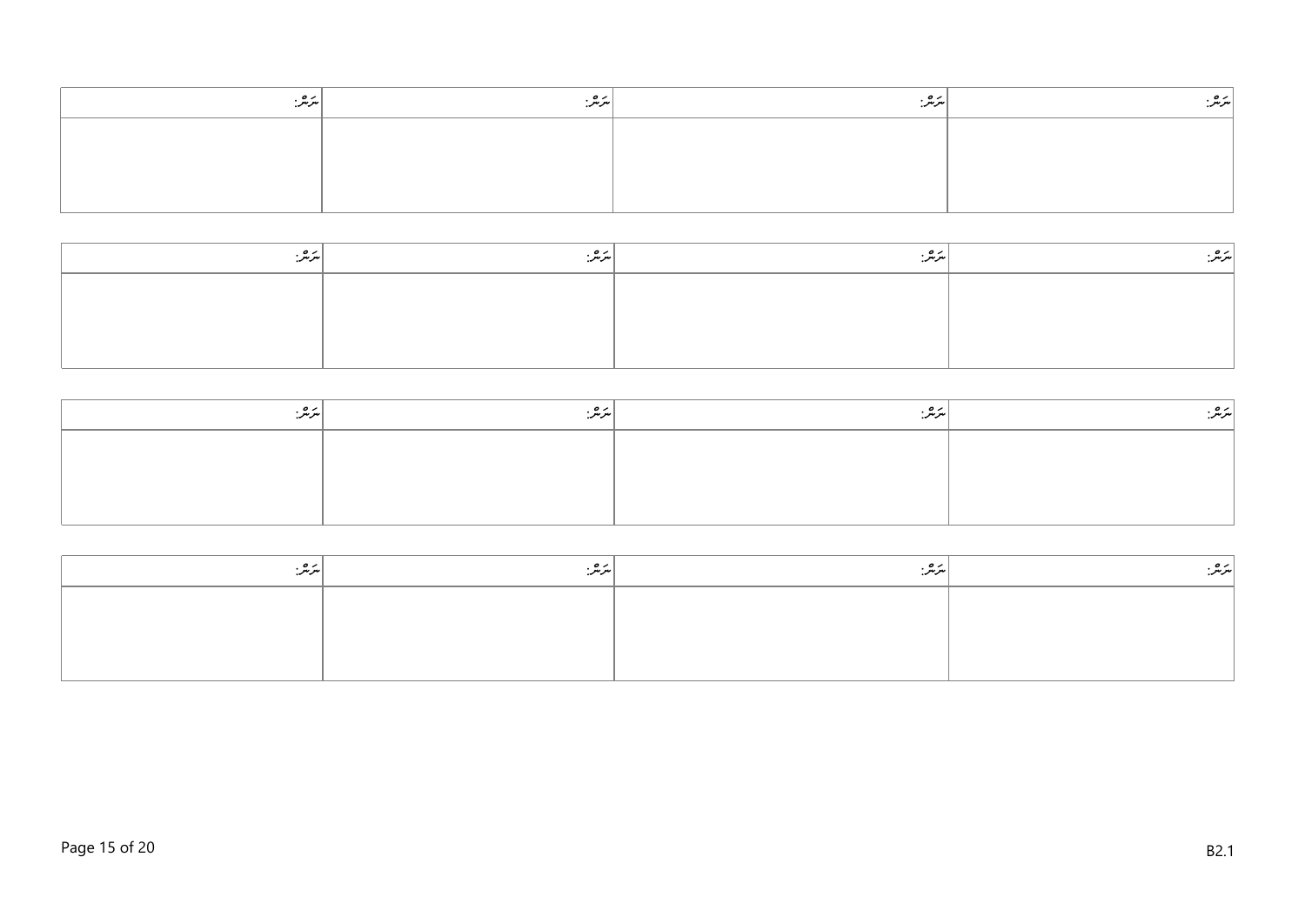| ير هو . | $\overline{\phantom{a}}$ | يرمر | اير هنه. |
|---------|--------------------------|------|----------|
|         |                          |      |          |
|         |                          |      |          |
|         |                          |      |          |

| ىبرىر. | $\sim$<br>ا سرسر . | يئرمثر | o . |
|--------|--------------------|--------|-----|
|        |                    |        |     |
|        |                    |        |     |
|        |                    |        |     |

| 'تترنثر: | . .<br>يسمونس. |  |
|----------|----------------|--|
|          |                |  |
|          |                |  |
|          |                |  |

|  | . ه |
|--|-----|
|  |     |
|  |     |
|  |     |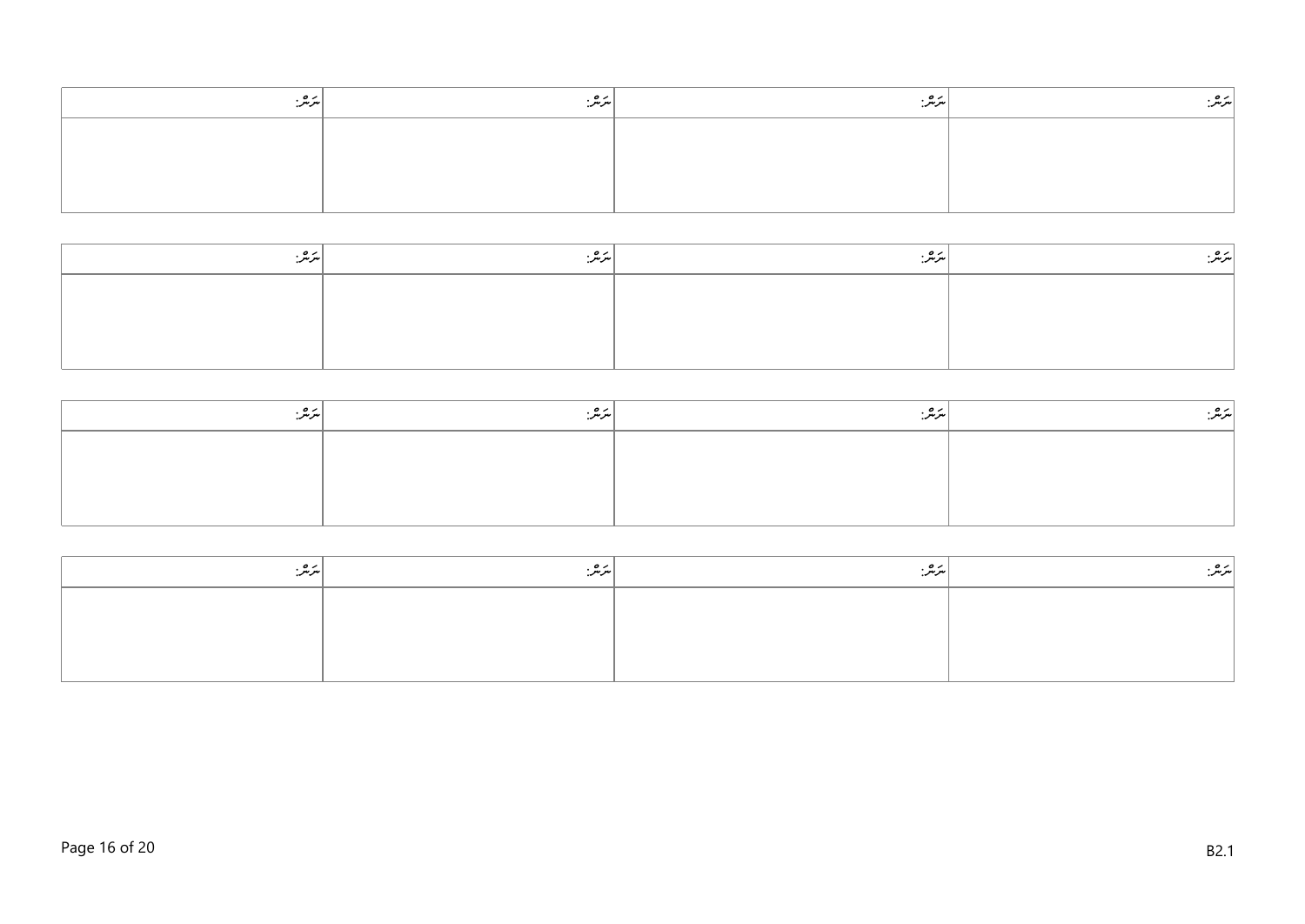| ير هو . | $\overline{\phantom{a}}$ | يرمر | اير هنه. |
|---------|--------------------------|------|----------|
|         |                          |      |          |
|         |                          |      |          |
|         |                          |      |          |

| ىبرىر. | $\sim$<br>ا سرسر . | يئرمثر | o . |
|--------|--------------------|--------|-----|
|        |                    |        |     |
|        |                    |        |     |
|        |                    |        |     |

| كترنثر: | 。 | 。<br>سمرسمد. | o <i>~</i> |
|---------|---|--------------|------------|
|         |   |              |            |
|         |   |              |            |
|         |   |              |            |

|  | . ه |
|--|-----|
|  |     |
|  |     |
|  |     |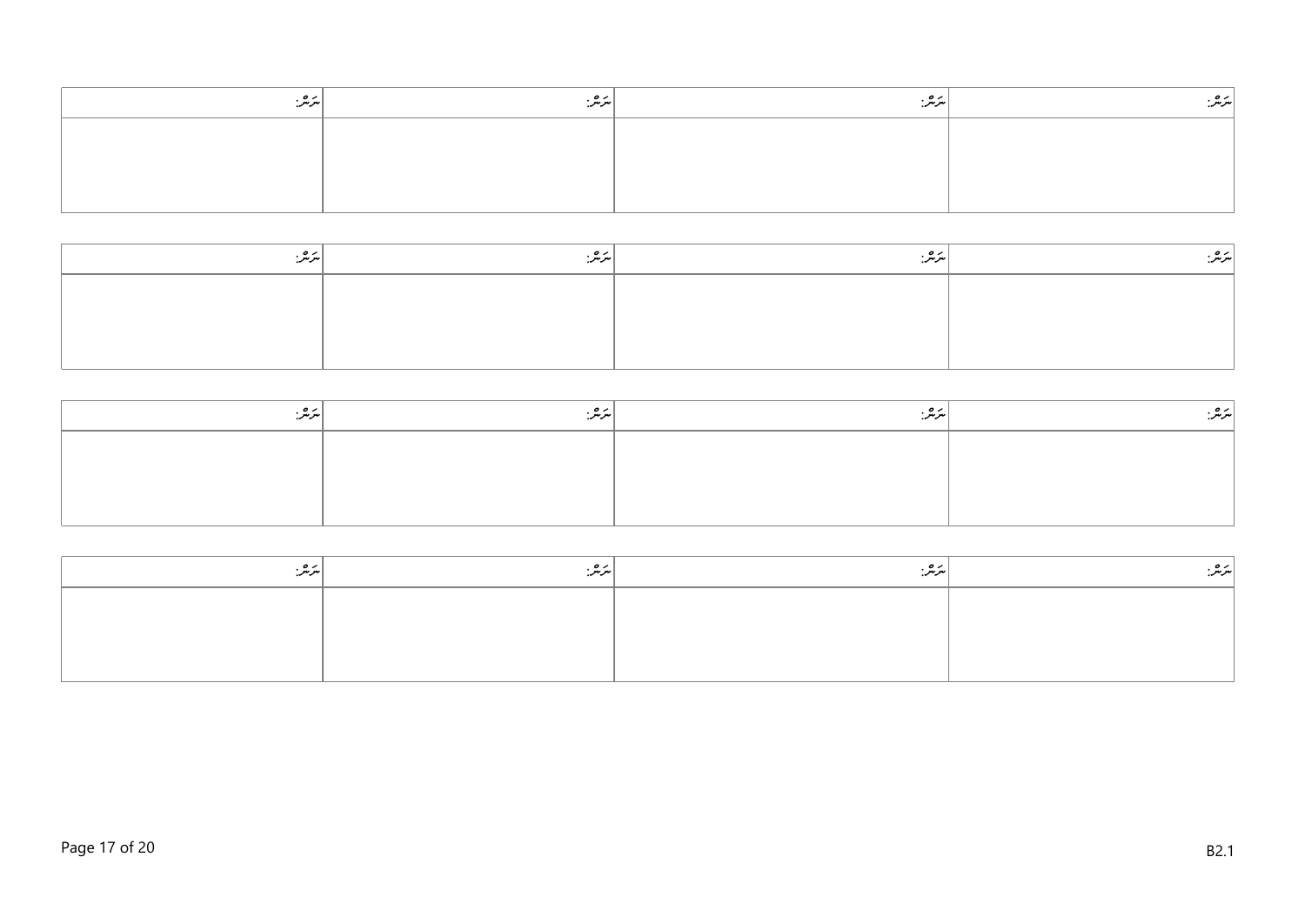| $\cdot$ | 。 | $\frac{\circ}{\cdot}$ | $\sim$<br>سرسر |
|---------|---|-----------------------|----------------|
|         |   |                       |                |
|         |   |                       |                |
|         |   |                       |                |

| يريثن | ' سرسر . |  |
|-------|----------|--|
|       |          |  |
|       |          |  |
|       |          |  |

| بر ه | . ه | $\sim$<br>سرسر |  |
|------|-----|----------------|--|
|      |     |                |  |
|      |     |                |  |
|      |     |                |  |

| 。<br>. س | ىرىىر |  |
|----------|-------|--|
|          |       |  |
|          |       |  |
|          |       |  |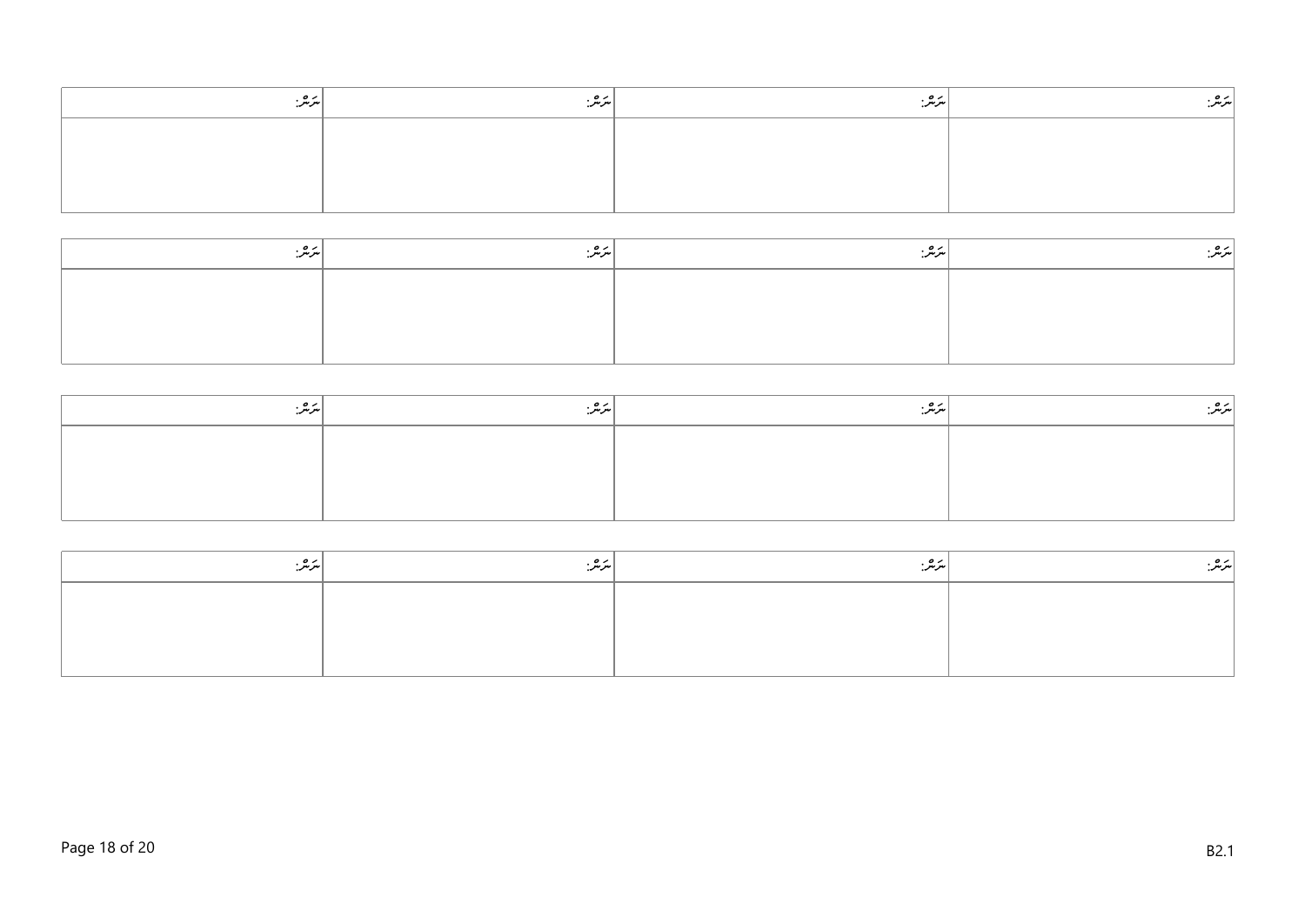| ير هو . | $\overline{\phantom{a}}$ | يرمر | اير هنه. |
|---------|--------------------------|------|----------|
|         |                          |      |          |
|         |                          |      |          |
|         |                          |      |          |

| ىبرىر. | $\sim$<br>ا سرسر . | يئرمثر | o . |
|--------|--------------------|--------|-----|
|        |                    |        |     |
|        |                    |        |     |
|        |                    |        |     |

| 'تترنثر: | 。<br>,,,, |  |
|----------|-----------|--|
|          |           |  |
|          |           |  |
|          |           |  |

|  | . ه |
|--|-----|
|  |     |
|  |     |
|  |     |